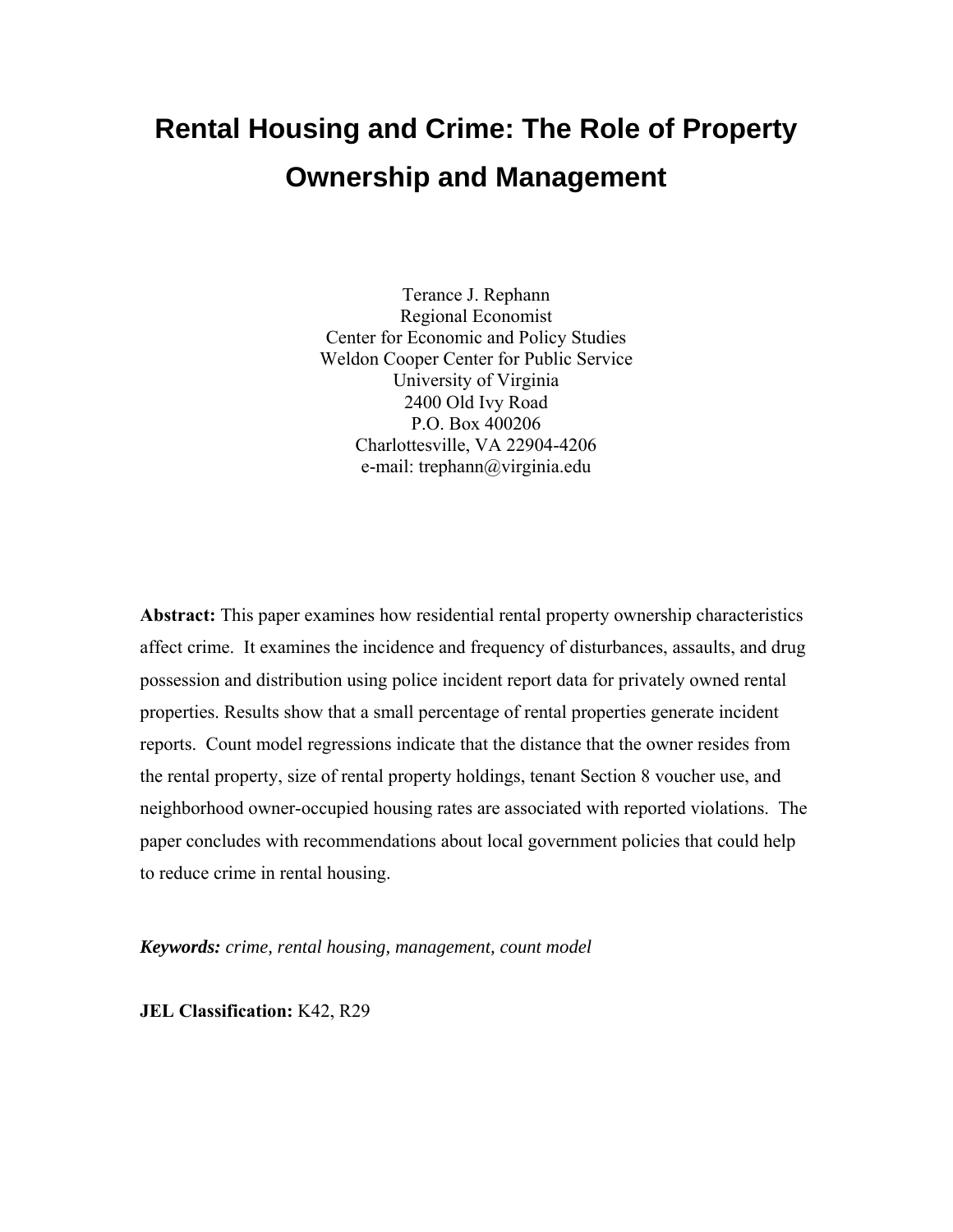### **1. Intro**

In towns and cities across the country, the so-called "absentee" landlord and urban "slumlord" is viewed as a major source of problems, such as crime and neighborhood blight, that plague distressed neighborhoods. According to conventional wisdom, nonresident landlords are less likely to screen their tenants, to manage and maintain properties properly, and to have an interest in the wellbeing of the surrounding community (Dymowski 2001; Mayer 1981). The growth in external ownership and the problems associated with it have also been identified as sources of middle class flight from cities (Dymowski 2001).

Given the preponderance of strong feelings on the issue, there is a surprising lack of empirical evidence to support the contention that rental property ownership and management characteristics influence property conditions and crime. A number of studies link homeownership and various types of positive outcomes (Dietz and Haurin 2003). These outcomes include lower crime (Glaeser and Sacerdote 1999; Rephann 1999; Alba, Logan, and Bellair 1994), higher property values (Coulson, Hwang, and Imai 2003; Rohe and Stewart 1996), better building maintenance (Mayer 1981), more civic-minded neighbors (Rohe, Van Zandt, and McCarthy 2002; DiPasquale and Glaeser 1999; Rohe and Stewart 1996), and better educated and well-adjusted children (Harkness and Newman 2002; Rohe, Van Zandt, and McCarthy 2002). Moreover, the prevalence of abandoned property has been found to be associated with greater crime (Spelman 1993). Therefore, it would seem plausible that rental ownership qualities such as the physical proximity of a landlord or property manager can influence crime in a rental setting as well.

Additional attention to this issue is merited for at least three reasons. First, there is a public perception that non-local landlords and poor property management cause many local crime problems. Even within the social sciences, there is a growing recognition that researchers should "pay closer attention to the economics of property ownership and the management of places" (Eck and Wartell 1998). Second, evidence suggests that the "absentee owned" share of the national rental inventory is increasing (Apgar 2004). With the growth of Internet real estate marketing, it has become much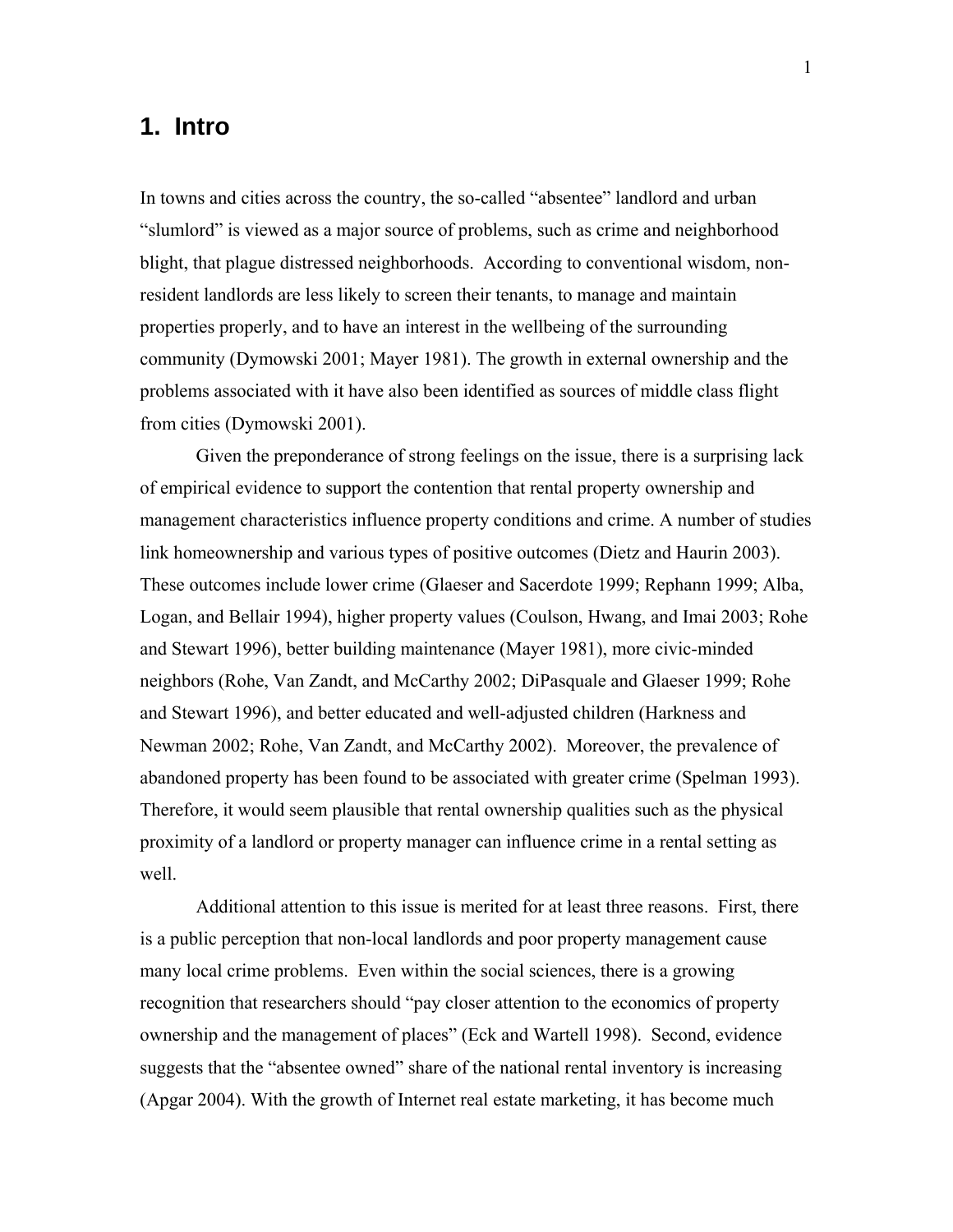easier for amateur investors to research, purchase, and rent apartments without ever actually visiting them. Third, high rates of tenancy can often be found in neighborhoods with higher crime levels. Therefore, understanding the characteristics of these properties could help in crafting policies to revitalize neighborhoods.

This study seeks to contribute to our knowledge of how residential rental property ownership and management qualities affect crime. It examines the incidence and frequency of certain types of crimes that occur in privately owned rental properties, including disturbances, assaults, and drug possession and distribution. These crimes were selected because they are frequently found in a residential setting and are considered important measures or indicators of neighborhood "quality of life." Characteristics of rental properties are examined with the aid of count regression models that incorporate landlord, tenant, and neighborhood variables including residence of owner, size of landlord property holdings, tenant HUD Section 8 voucher use, and neighborhood socioeconomic characteristics. It is hypothesized that problem properties are more likely to be found when the owner resides further away from the property, when the owner owns multiple units, when tenants receive public housing assistance, and when neighborhood measures of residential mobility and disadvantage are greater.

The next section contains a review of literature that draws on Routine Activities Theory to explain intra-metropolitan or intra-urban variation in criminal activity. The third section describes the study region and data used. The fourth section details the research hypotheses that motivate this study. The fifth section explains the count regression techniques used. The sixth section presents and discusses the empirical results. The paper concludes with a summary and policy recommendations.

### **2. Literature Review**

Whether stated explicitly or not, many studies of the geographical distribution of crime are motivated by Routine Activities Theory. Rather than examining the economic or psychological aspects of the individual's decision to commit a crime, Routine Activities Theory focuses on the "criminology of places," that is to say the situational aspects such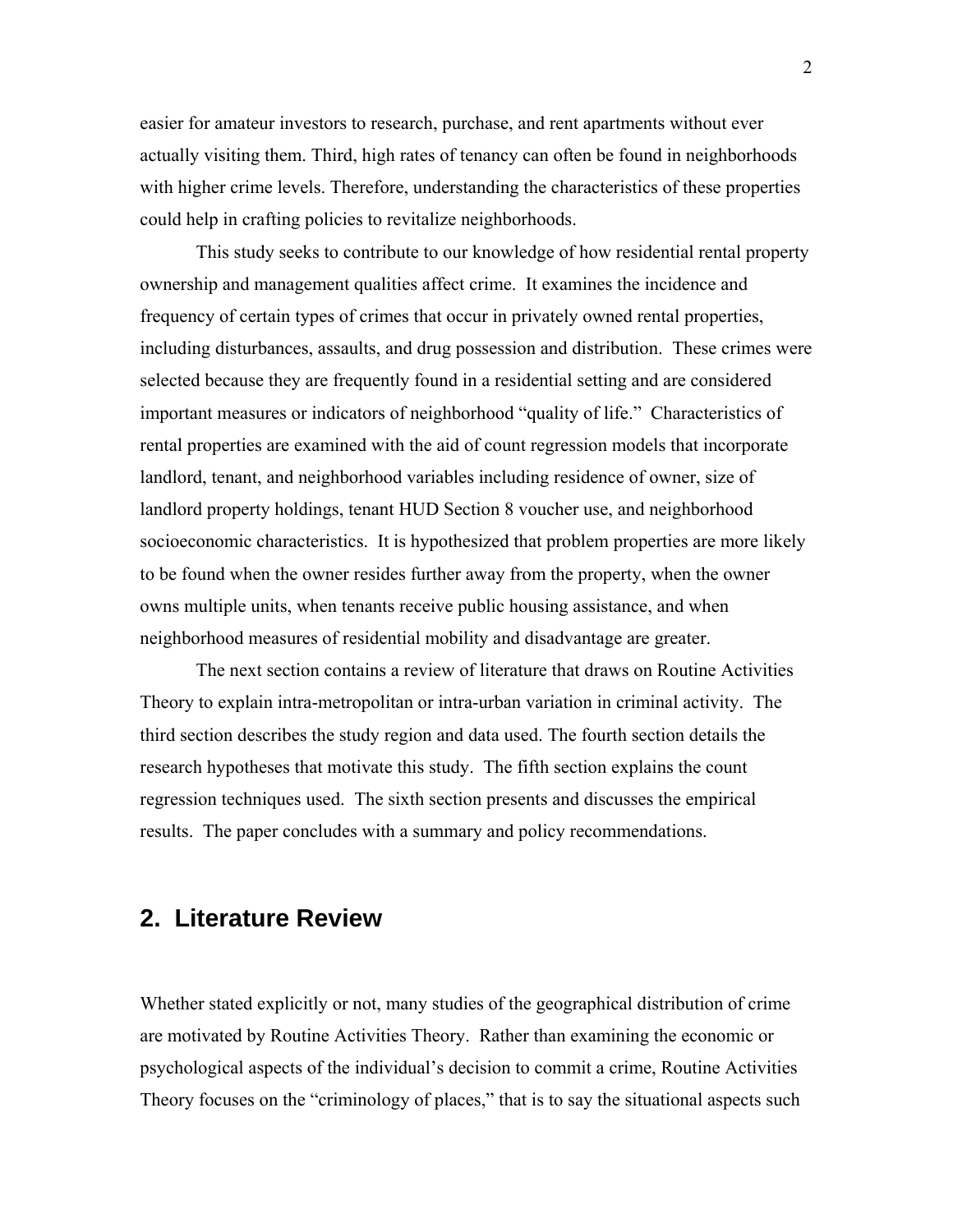as the physical, locational, functional, and management characteristics of the properties themselves (Cohen and Felson 1979). The theory recognizes three factors that contribute to crime occurrence: (a) a motivated offender, (b) an attractive target, and (c) level of guardianship for the target. Assuming the supply of motivated offenders is constant, geographical variation in crime occurs because of differences in the availability of targets and differences in levels of target guardianship.

Places differ in terms of the presence of factors that contribute to crime commission. For instance, shopping centers are likely to be viewed as more attractive targets for larceny than residences because of the abundance of new merchandise. Places also differ with respect to the level of guardianship – for example, some stores employ better security measures (e.g., alarms, surveillance cameras, and security personnel). Furthermore, the available supply of motivated offenders, typically young males drawn from disadvantaged socioeconomic backgrounds, may differ from locale to locale.

The social science literature has identified several key place-based factors that help measure target attractiveness, levels of guardianship, and supply of motivated offenders. These variables include certain aspects of the local built environment such as ease of access (Hakim, Rengert, and Shachmurove 2001; Fishman, Hakim, and Shachmurove 1998), urban physical design features and property layout (Zelinka and Brennan 2001; Mazerolle and Terrill 1997), presence of security features (Hakim, Rengert, and Shachmurove 2001; Fishman, Hakim, and Shachmurove 1998; Hakim and Shachmurove 1996), commercial land uses (Olligschlaeger 1997; Hakim and Shachmurove 1996; Roncek and Maier 1991; Sherman, Gartin and Buerger 1989), local law enforcement or legal system characteristics (Hakim et al. 1979), and neighborhood socioeconomic characteristics (McNulty and Holloway 2000; Olligschlaeger 1997; Alba, Logan, and Bellair 1994; Roncek and Maier 1991).

Property ownership and management characteristics have also received some consideration. Roncek and Maier (1991) note that commercial bar establishments with management and security deficiencies experience more crime. In a residential setting, homeownership may help insulate against crime (Glaeser and Sacerdote 1999; Rephann 1999; Alba, Logan, and Bellair 1994).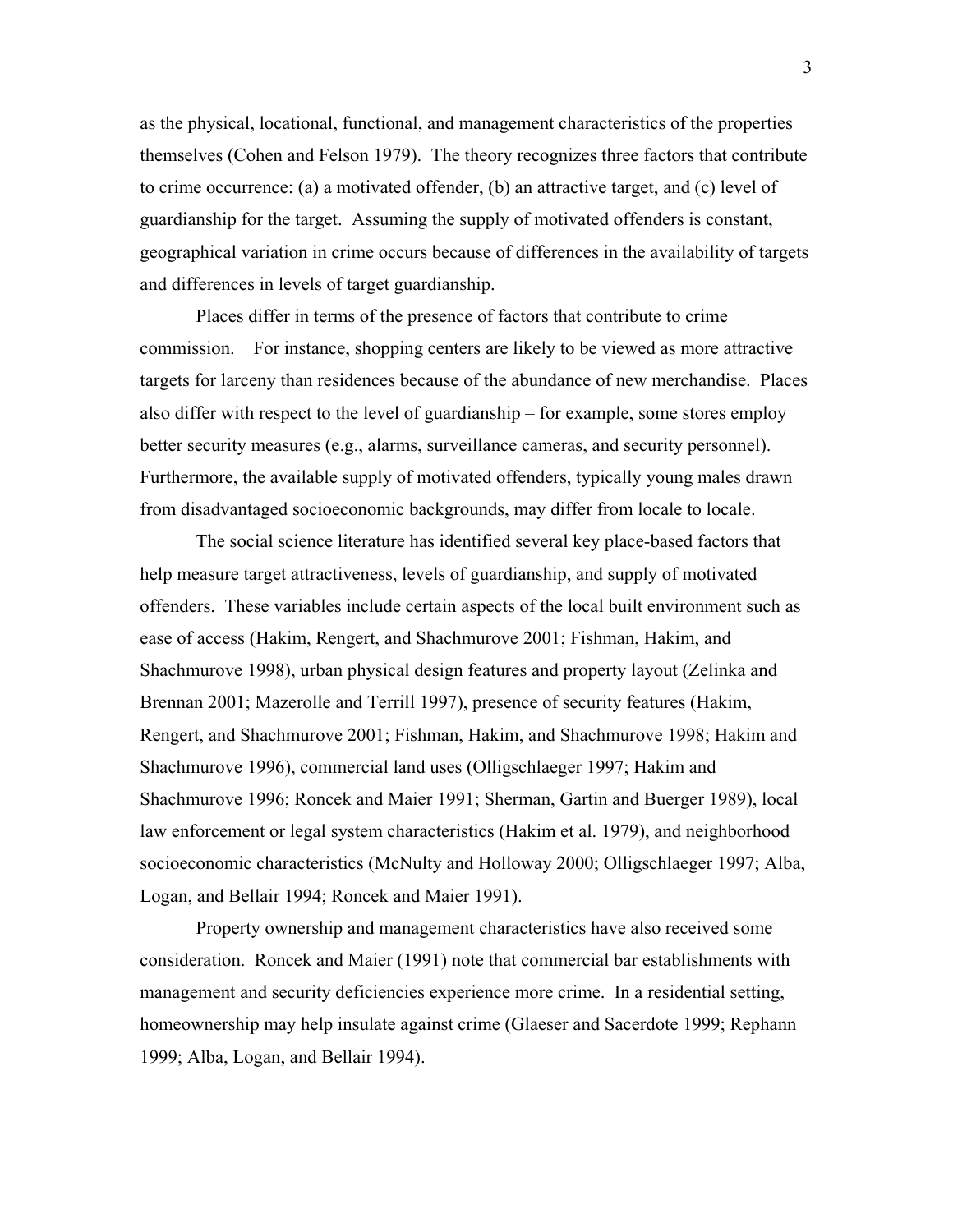There are several reasons that homeowners might be both less likely to be victimized as well as less likely to commit crime. First, homeowners are less mobile than tenants (Dietz and Haurin 2003; Rohe and Stewart 1996). They are less likely to move because of the transaction costs associated with buying and selling. As a result, they may have a heightened awareness of any changes in their surroundings and have established better neighborhood social networks (Rohe, Van Zandt, and McCarthy 2002; DiPasquale and Glaeser 1999; Rohe and Stewart 1996). Second, homeowners are more likely to be sensitive to decreases in property values and changes in underlying quality of life factors such as crime that might detract from these values. Their interest in preserving the value of properties creates a "vested interest in neighborhood conditions" (Rohe and Stewart 1996) and a greater likelihood of investing in property maintenance and security (Dietz and Haurin 2003; Rohe and Stewart 1996). Third, homeownership has been connected to better child outcomes (Dietz and Haurin 2003; Rohe, Van Zandt, and McCarthy 2002; Harkness and Newman 2002). This relationship may exist in part because homeowners exhibit lower household mobility which in turn fosters a more stable home environment. Therefore, homeowners may produce children who are less likely to engage in juvenile crime. Fourth, homeownership has been linked to better physical and mental health outcomes (Dietz and Haurin 2003; Rohe, Van Zandt, and McCarthy 2002). Therefore, homeowners may be more resilient in stressful situations and less likely to react violently or unpredictably.

Rental properties often have more criminal activity than owner-occupied dwellings, but differences also exist among rental properties. For example, public ownership has been found to be associated with more crime (McNulty and Holloway 2000; Roncek, Bell, and Francik 1981). This finding may simply reflect other factors correlated with public housing such as tenant socioeconomic disadvantage and social isolation (McNulty and Holloway 2000), certain aspects of the built environment (Mazerolle and Terrill 1997) or apartment complex scale (Santiago, Galster, and Pettit 2003; Roncek, Bell, and Francik 1981).

Proper rental property management may also be important in controlling crime. Eck and Wartell (1998) find that "drug dealers select places that have weak management." Weak management is often distinguished by lower levels of property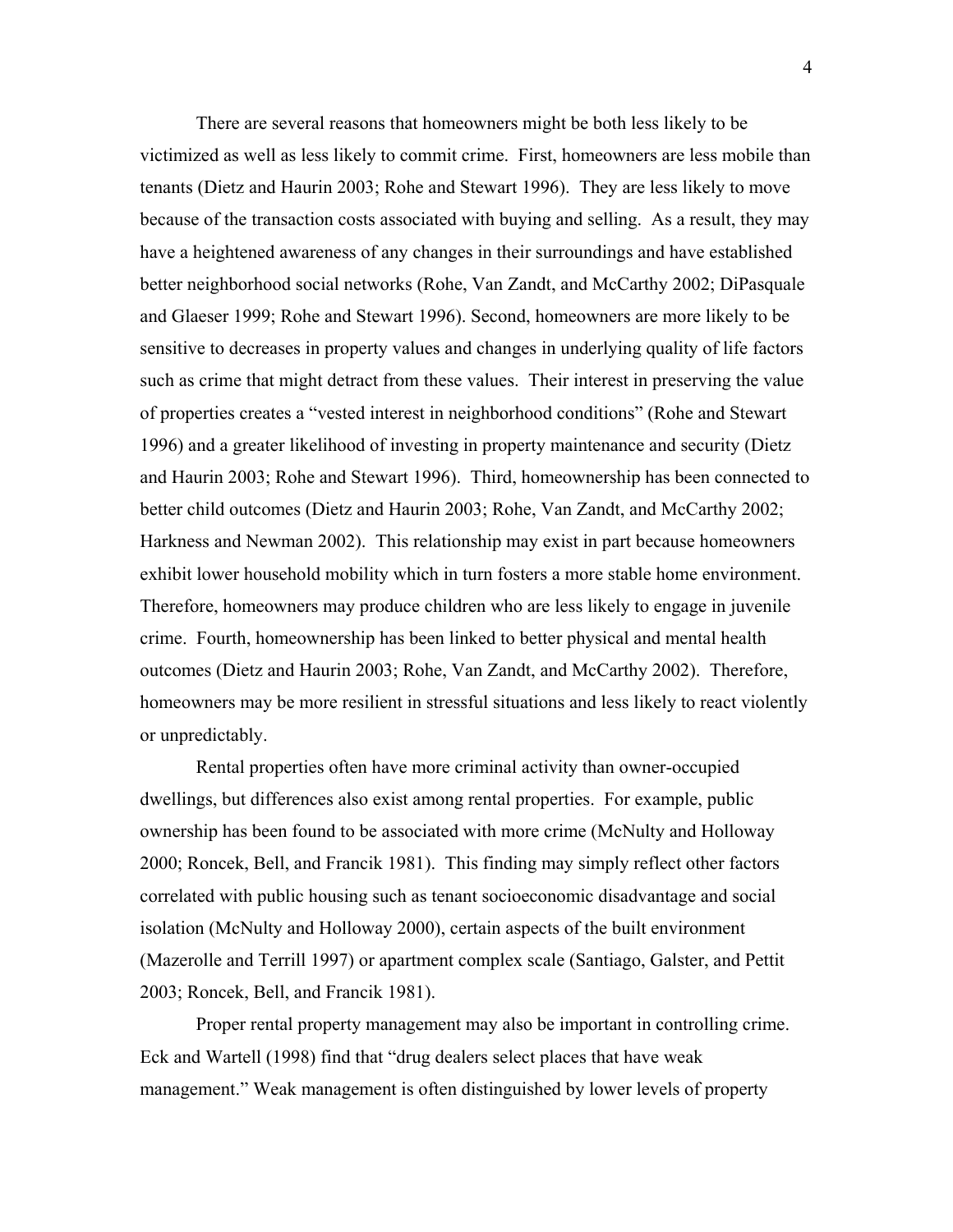maintenance, less frequent visits by the owners and managers to the property, and fewer efforts to screen tenants. Clarke and Bichler-Robertson (1998) suggest that management reduces rental property crime by applicant screening, eviction and improved security.

Management quality is not directly observable and that presents a difficulty for empirical hypothesis testing. Since poorly managed properties receive less maintenance and often exhibit signs of greater physical deterioration, the exterior appearance may provide a visual clue. Ownership characteristics may also be important indicators. Apgar (2004) notes that many part-time "mom-and-pop" rental property investors lack the skills to manage and maintain rental housing. The challenges of managing these properties may grow as the size of holdings expand. Physical distance may also serve as a managerial impediment. More remote owners may find it difficult to monitor the conditions that exist at their properties or communicate with tenants. On the other hand, nearby owners will have both a greater stake in property conditions because of its effect on their own living space (Mayer 1981) or surrounding neighborhood.

### **3. Data**

The study area is the city of Cumberland (population 21,518) located in the economically lagging Appalachian region of Western Maryland. The city has experienced a significant increase in the crime rate during the past 20 years. This trend stands in marked contrast to the state and U.S., which have experienced substantial reductions in crime rates. As a result, the crime rate now stands significantly higher than state and national averages and the reputation of the area as being a safe rural community has begun to be called into question.

Compared to the U.S. and Maryland, the City of Cumberland has a relatively low rate of owner occupancy that has changed very little in the past 40 years. According to the 2000 Census, approximately 58% of occupied housing units are owner occupied compared to 67.7% for Maryland and 66.2% for the U.S (U.S. Census 2000). Much of the rental stock is located in the central older areas of town. Those who reside outside city limits own over half of the units. Fewer than one in five property owners lives on the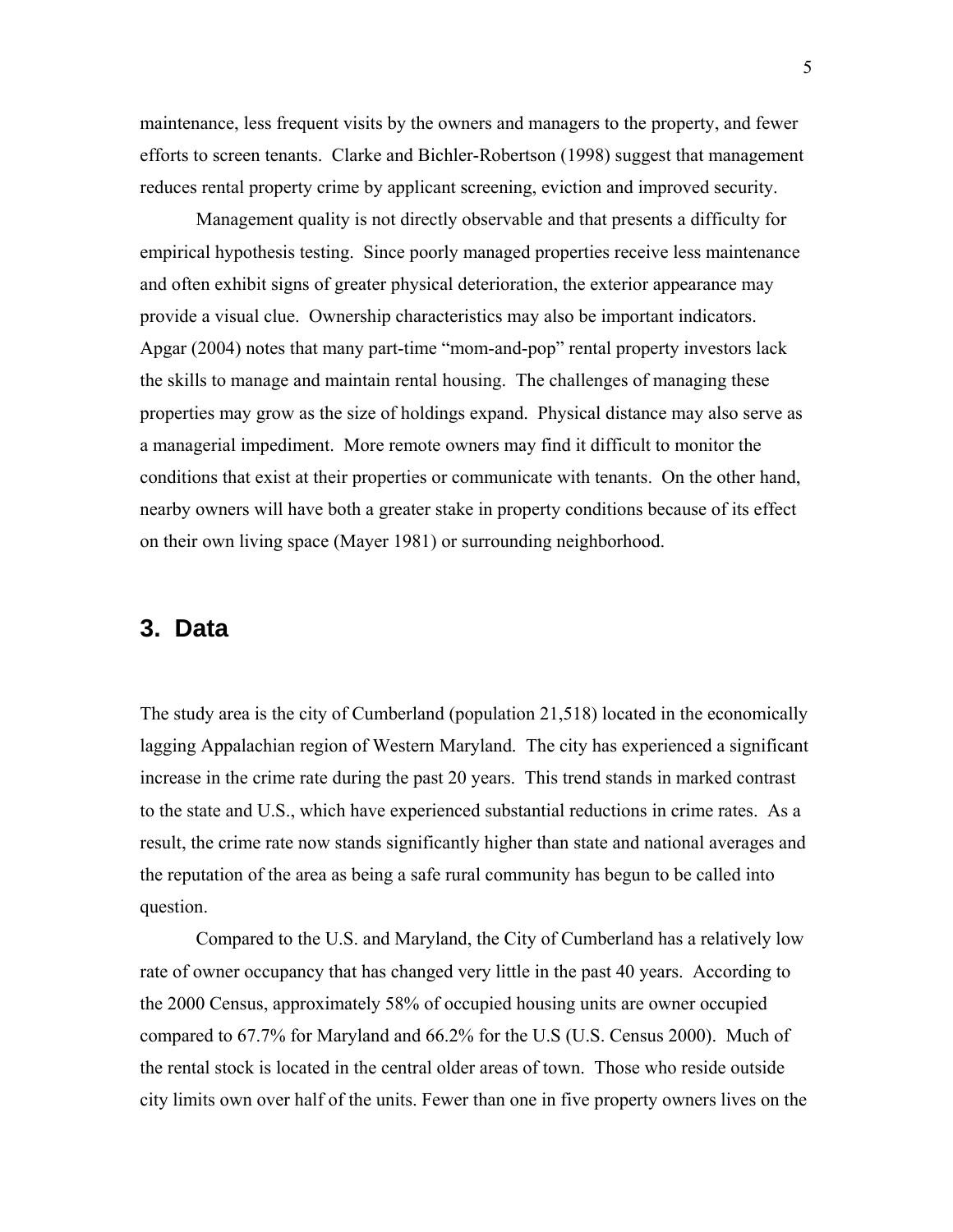same premises as the rental unit; this compares with one in four in a national survey (Savage 1998).

Data for this study were combined from the following sources:

**City of Cumberland Police Department Incident Report Database**. This database records incident reports filed by city police in 2005. It contains information on approximately 25,000 incident reports based on emergency hotline calls and police

observations including criminal incidents, traffic reports, and service calls. Each incident report record contains an address, brief description of the nature of the call, time of call, investigating officer, and disposition of the case (e.g., closed, open, arrest).

**City of Cumberland Rental Unit Database**. This data contains information on 3,134 privately owned registered rental units representing 1,480 properties within the City of Cumberland in 2005. Rental registration is required by city ordinance. Comparisons of database records with 2000 Census counts of renter-occupied units suggest a very high rate of compliance. Registered units are subject to an annual fee and must be inspected when an apartment unit changes tenants. Some city rental units are not covered by the ordinance and thereby not represented in this database. These include publicly owned rental units, privately owned units rented with Section 8 vouchers, and units that are rented/leased by agencies through programs that are sponsored by the state. These units are exempted because they are subject to other housing agency inspections.

**City of Cumberland HUD Section 8 Voucher Database**. This database contains approximately 436 addresses where HUD Section 8 vouchers were used in 2005. The Section 8 program is administered differently than the rental unit database and records are filed separately.

**Maryland Office of Planning Property View data**. This database compiles information from the Maryland Department of Assessments and Taxation on all real property for 2005. It includes information on various characteristics of the property including street location, physical location in terms of latitudinal and longitudinal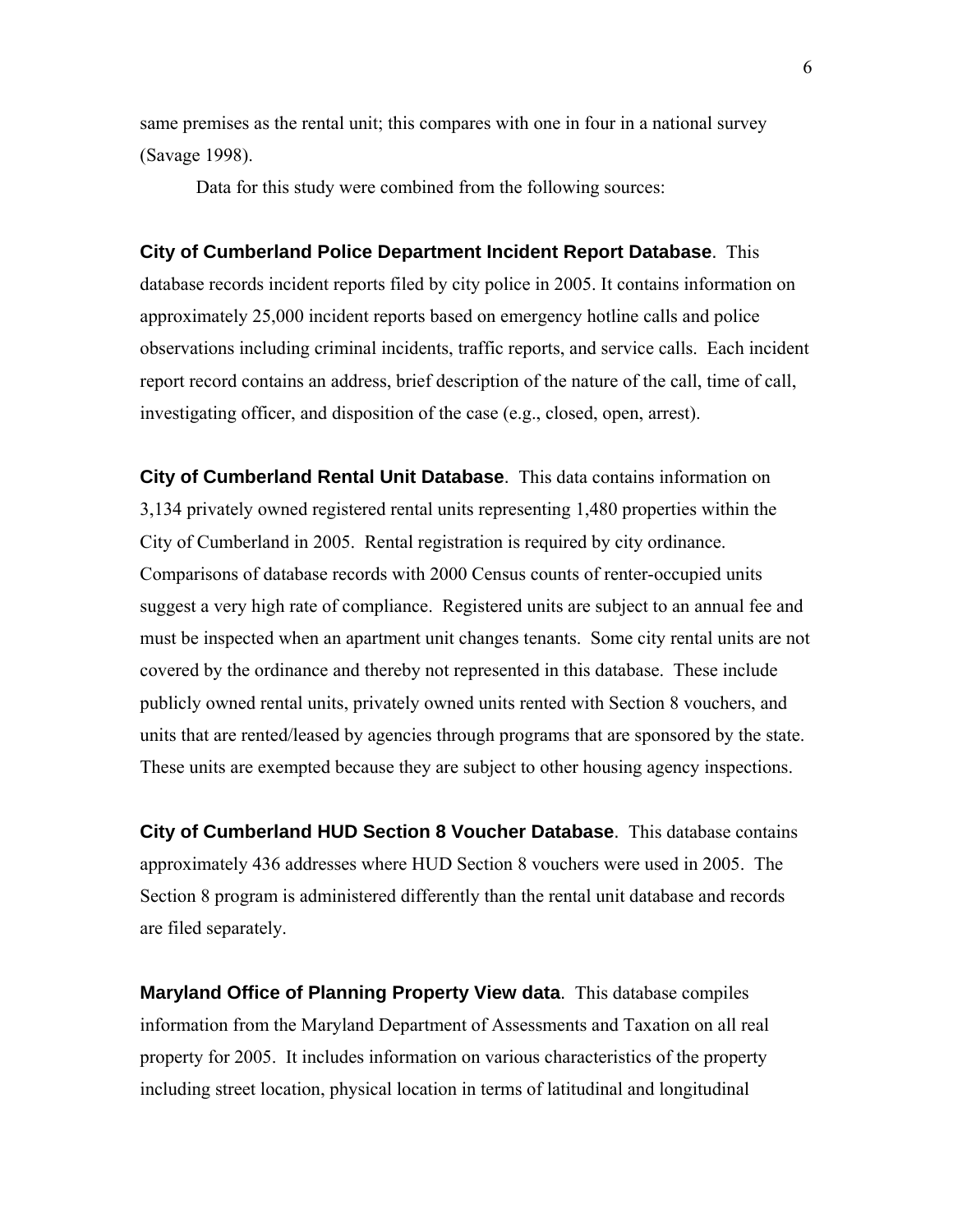coordinates, Census Block Group identification code, lot size, dwelling age, enclosed area, structure condition code, assessable value, and owner's address.

**U.S. Census 2000 of Population and Housing**. This data contains Census Block Group level data on various population and housing characteristics for 2000 that were used to generate neighborhood indicators of socioeconomic level and housing quality.

# **4. Research Hypotheses**

The Uniform Crime Reports distinguishes between property and violent crimes. This distinction is useful in as much as it highlights the severity of the crime as well as suggests possibly differing explanatory models. Another distinction is sometimes made between "predatory or exploitive crimes" and "crimes that are mutualistic, competitive and individualistic" (Roncek and Maier 1991). Arguments between familiar parties such as assaults would constitute "competitive" crimes whereas burglary would be considered "exploitative."

The role of place is likely to differ depending on the type of crime. Sherman, Gartin and Buerger (1989) argue that "predatory stranger" crimes are much more dependent on place than "competitive" crimes. The presence of competitive crimes like domestic assaults and disturbances at certain residences "may simply indicate that certain buildings are receptors for the kind of people most likely to experience, or at least call police about, domestic problems; such calls might occur at the same rate no matter where they lived."  $(p. 47)$ 

Eck and Wartell (1998) suggest that place characteristics such as property management may help explain variation in these kinds of problems as well. When residents are more likely to engage in disruptive behavior, poor property management may be an accessory factor. If disturbances and criminal activity originate in a particular rental unit and no attempt is made to notify the occupant that the conditions are disruptive to the neighborhood, one can conclude that the property has weak management.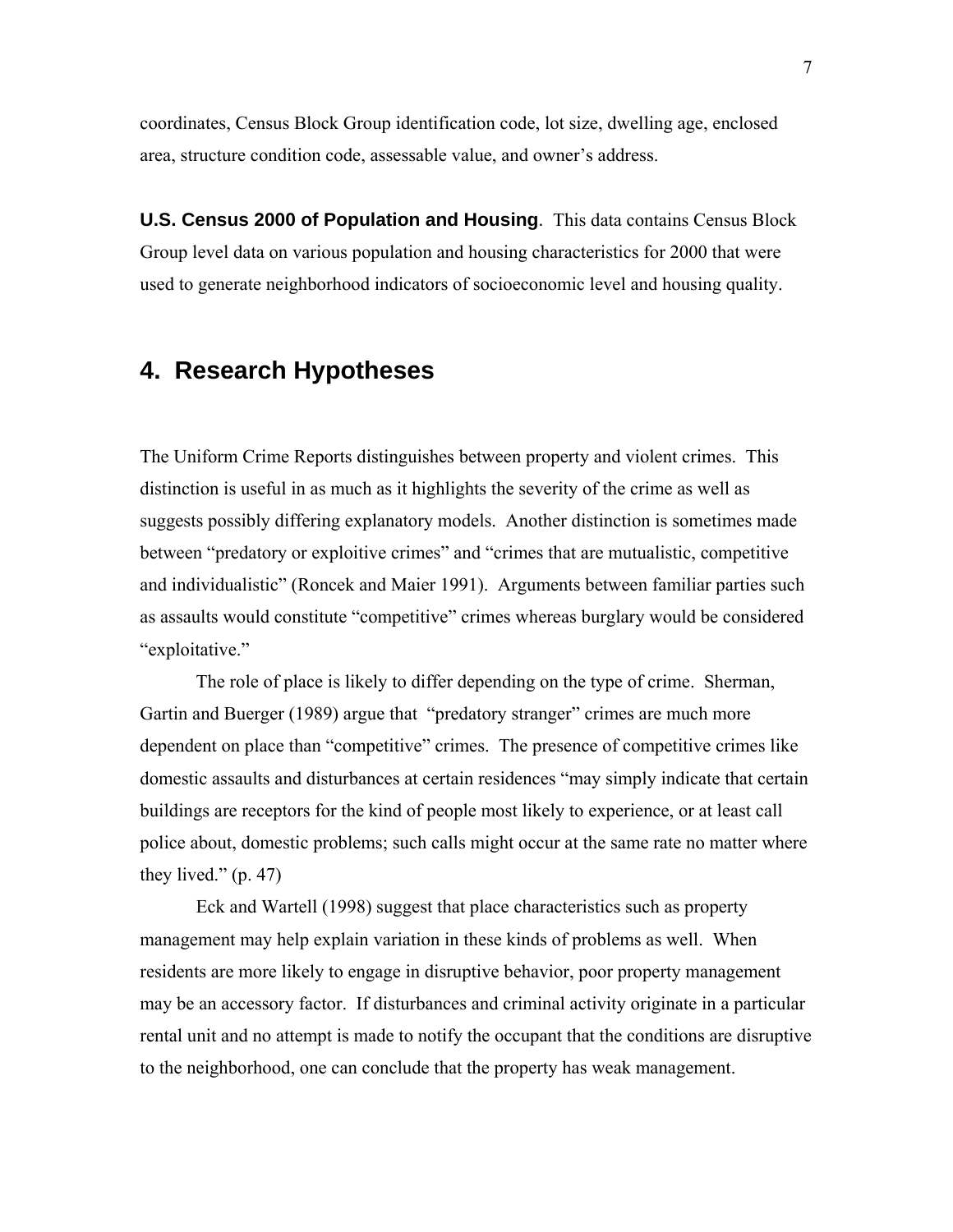In the case of owner-occupied residential properties, management is clear – the owner-occupant lives in the property and assumes principal responsibly for its maintenance and the conduct of its residents. For rental properties, management is often more diffuse, ambiguous, and difficult to engage. Leases may vary in terms of the management responsibilities assumed by the tenant (e.g., cutting the grass, sub-letting, allowance of smoking or pets). Moreover, landlords may also live outside the community, making communication more challenging. Legal ownership forms such as partnerships and corporations may also hamper management contact.

Rental property management quality may vary in other ways. Non-local landlords should have fewer opportunities and greater costs for inspecting and monitoring their rental properties. Property management may also differ based on the number of properties that are owned. The part-time landlord may more effectively manage two properties than twenty. Length of property ownership could also be important with more experienced landlords making better property managers. Finally, the motivation for owning rental properties may influence the quality of management. The landlord who invests in rental property to ensure a steady rental income may be a more attentive manager than the property speculator who invests to achieve short-term capital gains.

Since management quality is not directly observable, this paper tests for several hypothetical correlates of property management (see table 4.1). It is hypothesized that local owners that reside on the property (*LEVEL1*) are likely to be more effective property managers than those who live further away (*LEVEL2*-*LEVEL7*). Moreover, because of the higher transactions costs associated with management from a distance, management quality is hypothesized to weaken with each increment in distance from the property. In addition, it is hypothesized that there are diseconomies of scale in property management. As the number of units registered by the landlord (*OWNUNITS*) increases, property management quality decreases.

Additional property, tenant, and neighborhood variables are introduced to control for other explanations for residential crime (see table 4.1). The number of apartment units (*UNITS*) in a dwelling would be expected to increase the likelihood of crime occurrence there because of the greater number of households at risk. It may also increase the likelihood of detection because of the close proximity of other tenants. The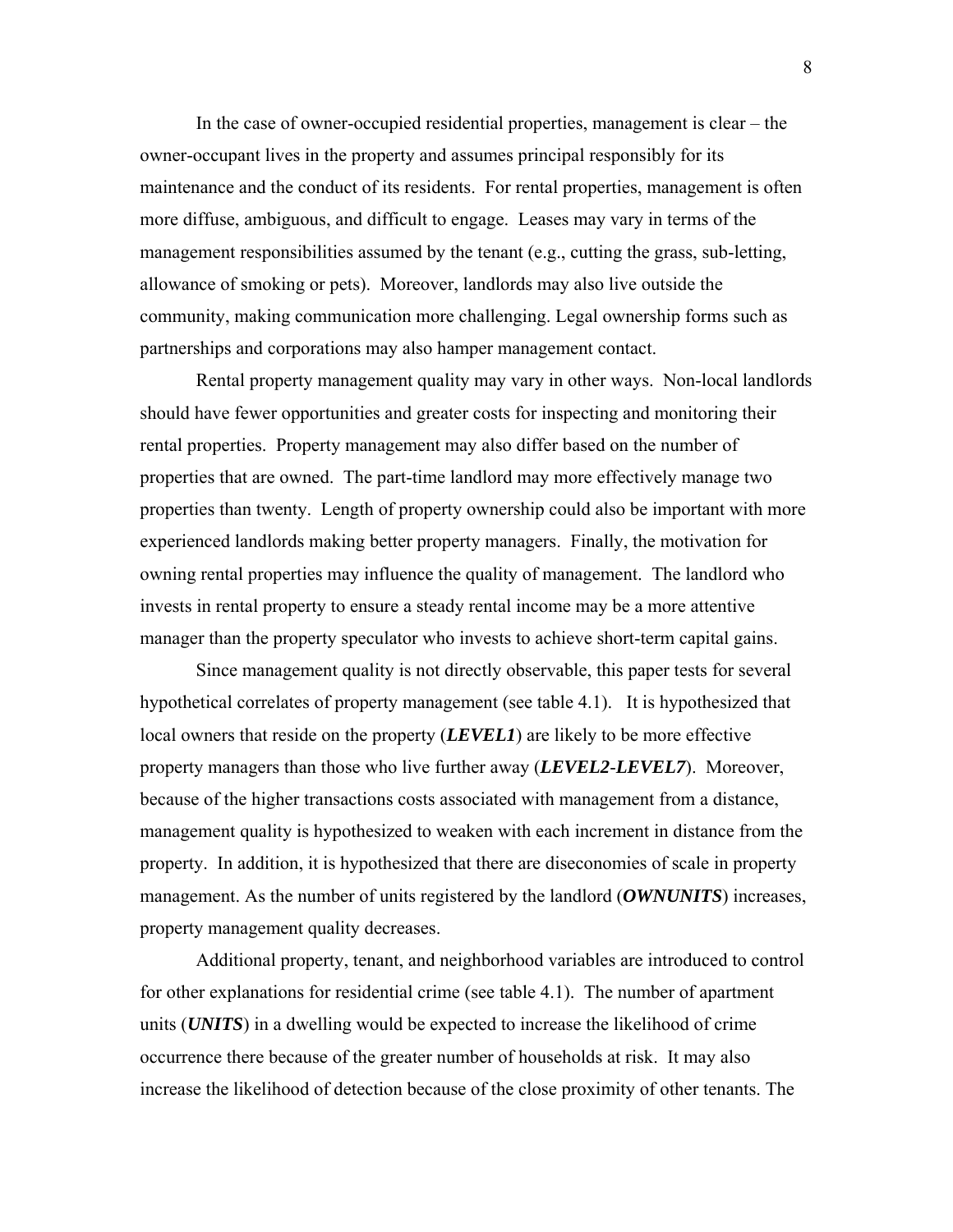only tenant level indicator available for this study is a dummy variable indicating whether a tenant of the property uses a HUD section 8 voucher to pay for rent (*HUDUNIT*). This variable is used to control for tenant socioeconomic status. A disadvantaged individual has a greater likelihood of engaging in criminal activity. Therefore, the coefficient for this variable would be expected to be positive.

Based on the criminal literature review, selected neighborhood variables are used as control variables. In defining the boundaries of neighborhoods, this study uses Census Block Groups from the 2000 U.S. Census. The neighborhood variables include measures of residential stability (*RESSTAB*) and home ownership (*OWNOCC*) which are expected to be negatively associated with rental unit crime, measures of socioeconomic deprivation such as the percentage of households headed by female householders with children (*FFHH*), poverty rate (*POVRATE*), minority population percentage (*MINPOP*), unemployment rate (*UNEMP*), percentage of households receiving public assistant (*PUBASS*), and median household income (*HHINC*), and demographic factors which indicate populations with varied propensities to criminal activity such as the percentage of residents that is young males (*MALEPOP*), percentage of teenagers that is 'drifters' (*YOUNGUN*), and percentage of residents that is college educated (*COLLPOP*).

The units of observation used in this study are individual properties with dwellings. Usually, these properties are single-family homes, but in some instances they are attached structures such as residential duplexes, row houses, and condominium/apartment units within buildings.

The dependent variables used in this study are the number of incident reports filed for individual properties for three separate categories of criminal incidents during the 2005 calendar year: disturbances, assault (including domestic assault), and use or distribution of controlled dangerous substances such as cocaine, opiates, marijuana and barbiturates.

Typically, a very small percentage of properties accounts for a relatively high percentage of crimes. For instance, Sherman, Gartin, and Buerger (1989) find that in Minneapolis over half of the police calls are generated by 3.3 percent of addresses. Moreover, domestic disturbance and assault calls are even more concentrated – all disturbance calls occur at nine percent and all assaults at seven percent of places. The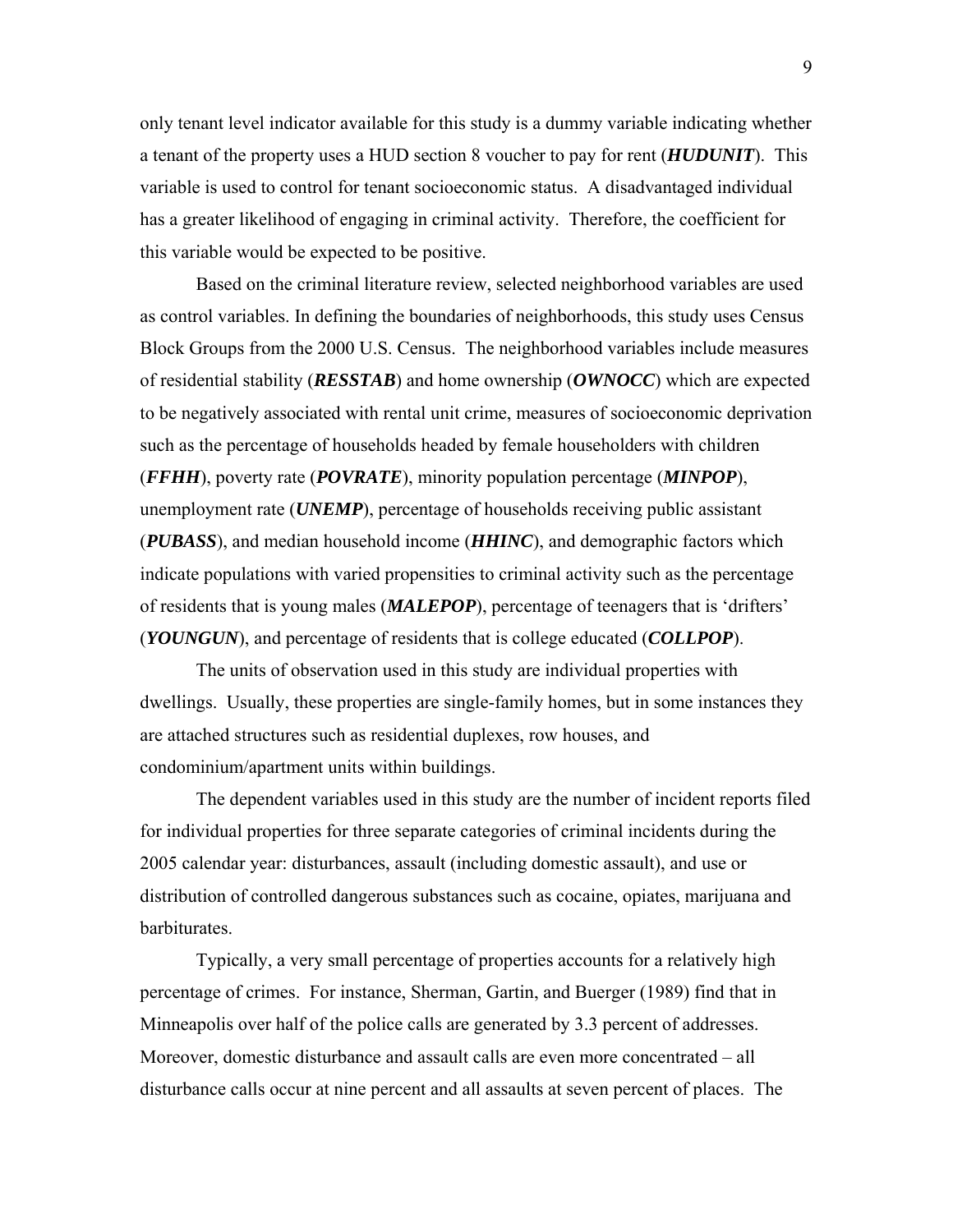data here show similar patterns. Figure 4.1 shows the relative frequency of incident report counts for the three types of incidents. Twenty-one percent of rental residences generate all of the disturbance incidence reports. Thirteen percent of rental residences accounts for all of the assault reports and five percent accounts for all drug reports.

# **5. Model**

The dependent variable is a count that is best modeled using count regression models that take into account the discreteness, non-negativity, and non-linearity of the data generating process. These models have advantages over linear regression because they conform more closely to the pattern of data generation observed and produce nonnegative predictions (Walters 2007; Cameron and Trivedi 2006; Grogger 1990). Moreover, they offer the possibility of estimation and inference improvements over the linear regression model. The use of OLS with count data violates two fundamental assumptions of the Classical Linear Regression model. When the appropriate model is non-linear, as is suggested by count data, bias is introduced. In addition, application of OLS with count data results in error variance differences that violate the assumption of homoskedasticity (Walters 2007). The possible alternative of transforming count data to dichotomous form and using non-linear bi-variate regression models such as logit or probit is not recommended because it results in a loss of information (Walters 2007).

The reference point for developing count models is the Poisson distribution (Cameron and Trivedi 2006). The Poisson distribution represents the probability of a count (*y*) of discrete events occurring during a designated time period as follows:

$$
Pr_1(y) = \frac{e^{-\mu} \mu^y}{y!} \quad y = 0, 1, 2, \dots N.
$$
 (1)

In order to incorporate independent explanatory factors, Poisson regression allows  $\mu$  to vary with each observation. Independent variables are invoked to explain the variation in  $\mu_i$ . This can be represented as follows: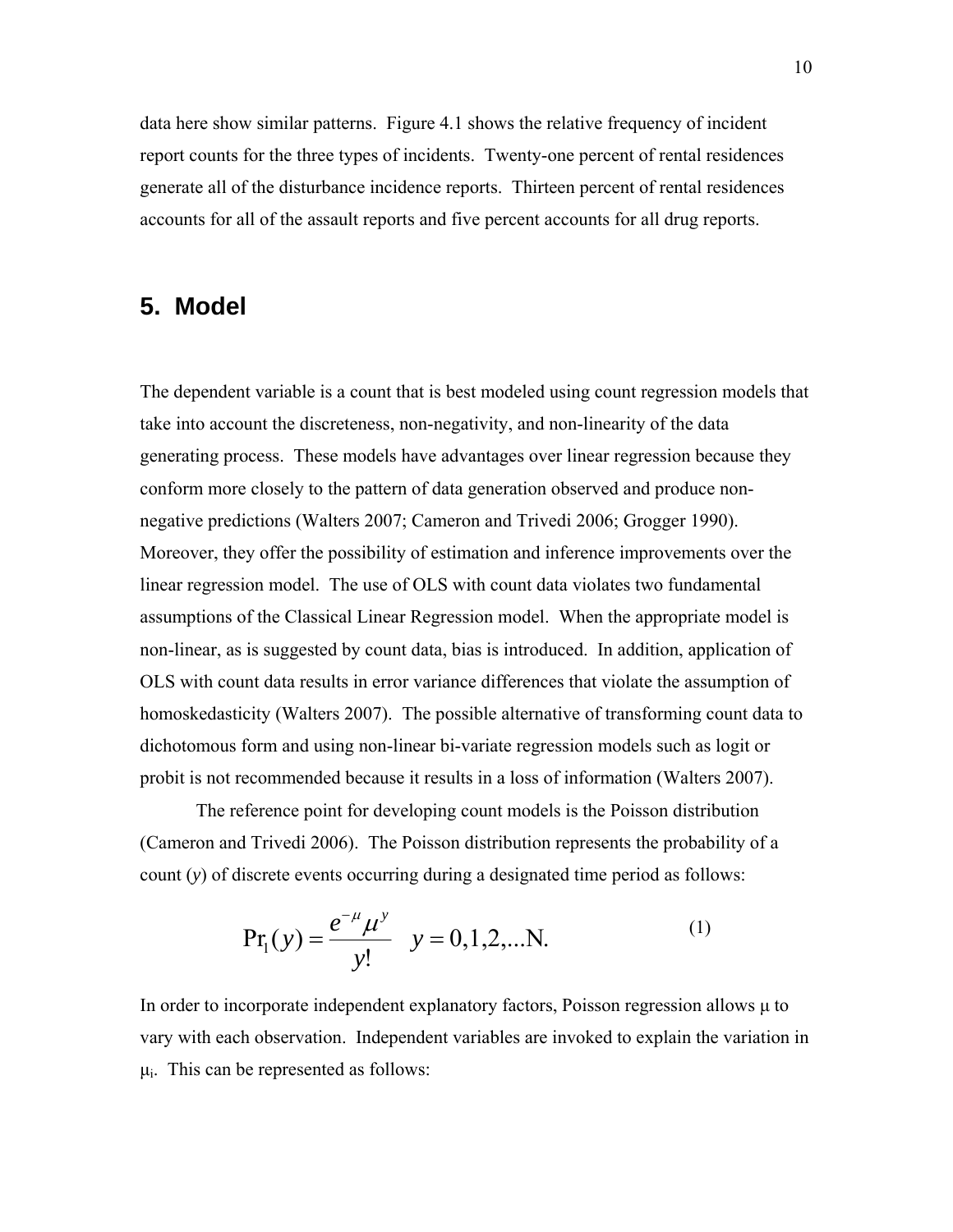$$
\mu_i = E(y_i | x_i) = e^{x_i \beta} = e^{\beta_1 + \beta_2 x_{2i} + \dots + \beta_k x_{ki}}
$$
 (2)

The Poisson regression model (PRM) is somewhat restrictive because it has the property that both the mean and variance are the same –  $E(y)=V(y)=\mu - a$  condition referred to as equidispersion. Relatedly, Poisson count regressions also often result in lower predictions of zero counts than are realized in the data. Choice of other count regression models that allow the variance to exceed the mean (a condition referred to as overdispersion) can rectify this problem.

Three such models are presented here based on Cameron and Trivedi (2006) and Long and Freese (2006). The first, the Negative Binomial Regression (NBRM), adjusts the Poisson model by introducing a random error  $(\epsilon_i)$  that is independent of the independent variables  $(x_i)$ . That is to say:

$$
\mu_i = E(y_i | x_i) = e^{x_i \beta} = e^{\beta_1 + \beta_2 x_{2i} + \dots + \beta_k x_{ki} + \varepsilon}
$$
 (3)

Assuming that  $E(e^{i})$  is equal to one (equivalent to the assumption that the expected value of the error term equals zero in the linear regression model) and that  $e^{\varepsilon_i}$  is drawn from a gamma distribution (Γ(.)) leads to a negative binominal distribution:

$$
Pr_2(y) = \frac{\Gamma(y + \alpha^{-1})}{y! \Gamma(\alpha^{-1})} \left(\frac{\alpha^{-1}}{\alpha^{-1} + \mu}\right)^{\alpha^{-1}} \left(\frac{\mu}{\alpha^{-1} + \mu}\right)^{y}
$$
(4)

where  $V(e^{i\theta}) \equiv \alpha$ . This results in E[y]= $\mu$  and V[y]= $\mu$  (1+ $\alpha \mu$ ). So,  $\alpha$  influences the degree of dispersion – and if  $\alpha=0$  the model is equivalent to the Poisson regression model.

The zero-inflated count (ZIP) model and zero-inflated negative binomial model (ZINB) achieve overdisperson by in effect mixing bi-variate and count models. One assumes that observations can be divided into two latent groups. The first group has no probability of event occurrence, perhaps because of some intrinsic qualities of the observation (e.g., in the example provided by this study, a rental dwelling is empty). The other group has a probability of events occurring with frequency greater or equal to zero.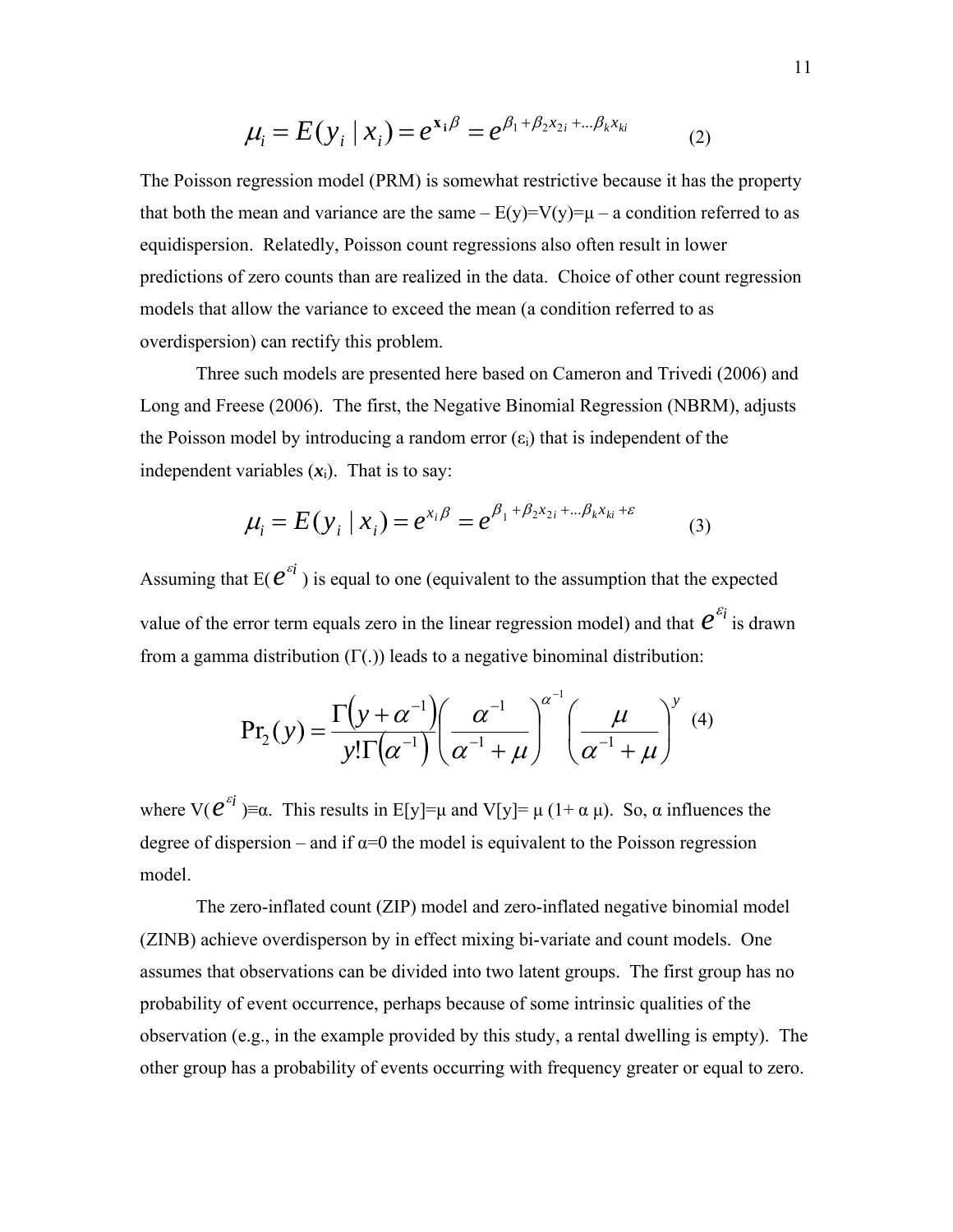Probabilities for the model are computed as a weighted average of estimated probabilities of occurrence according to a bi-variate regression (e.g., logit or probit) and estimated probability of the number of occurrences according to the Poisson and Negative Binomial count regression models described earlier. These models can more formally be represented as follows:

$$
Pr(y) = \begin{cases} Pr(0) + (1 - Pr(0))Pr_i(0) & \text{if } y = 0\\ (1 - Pr(0))Pr_i(k) & \text{if } y \ge 1\\ 5) \end{cases}
$$

where  $Pr(0)$  is the bi-variate model computed probability of zero occurrences and  $Pr_i(0)$ and  $Pr_i(k)$  are the count model computed probabilities of zero occurrences and k occurrences respectively. For i=1 (where the count model is the Poisson), the model corresponds to the ZIP and for  $i=2$  (where the count model is the Negative Binomial) the model is the ZINB. The variables used in estimating the bi-variate regression may differ from those used in the count regression.

### **6. Results**

Regressions and diagnostic tests were conducted using STATA software's count model procedures *POISSON*, *NBREG*, *ZIP*, *ZINB*, additional count model diagnostic programs *LISTCOEF* and *COUNFIT* (Long and Freese 2006), and collinearity diagnostic routine *COLDIAG2* (Hendrickx 2004). In order to form a more parsimonious set of explanatory variables, linear regression diagnostics such as the condition index, variance inflation factor (VIF), and pairwise correlations were examined for values that were unusually high. Five variables were culled from the analysis including **POVRATE**, **RENT**, **RESTAB**, **HHINC**, and **UNEMP** resulting in a condition index of 25, a maximum VIF

of less than two, and pairwise correlations below .53 in absolute value.

Table 6.1 presents the results of the four different count regression models, Poisson, Negative Binomial, Zero Inflated Poisson, and Zero Inflated Negative Binomial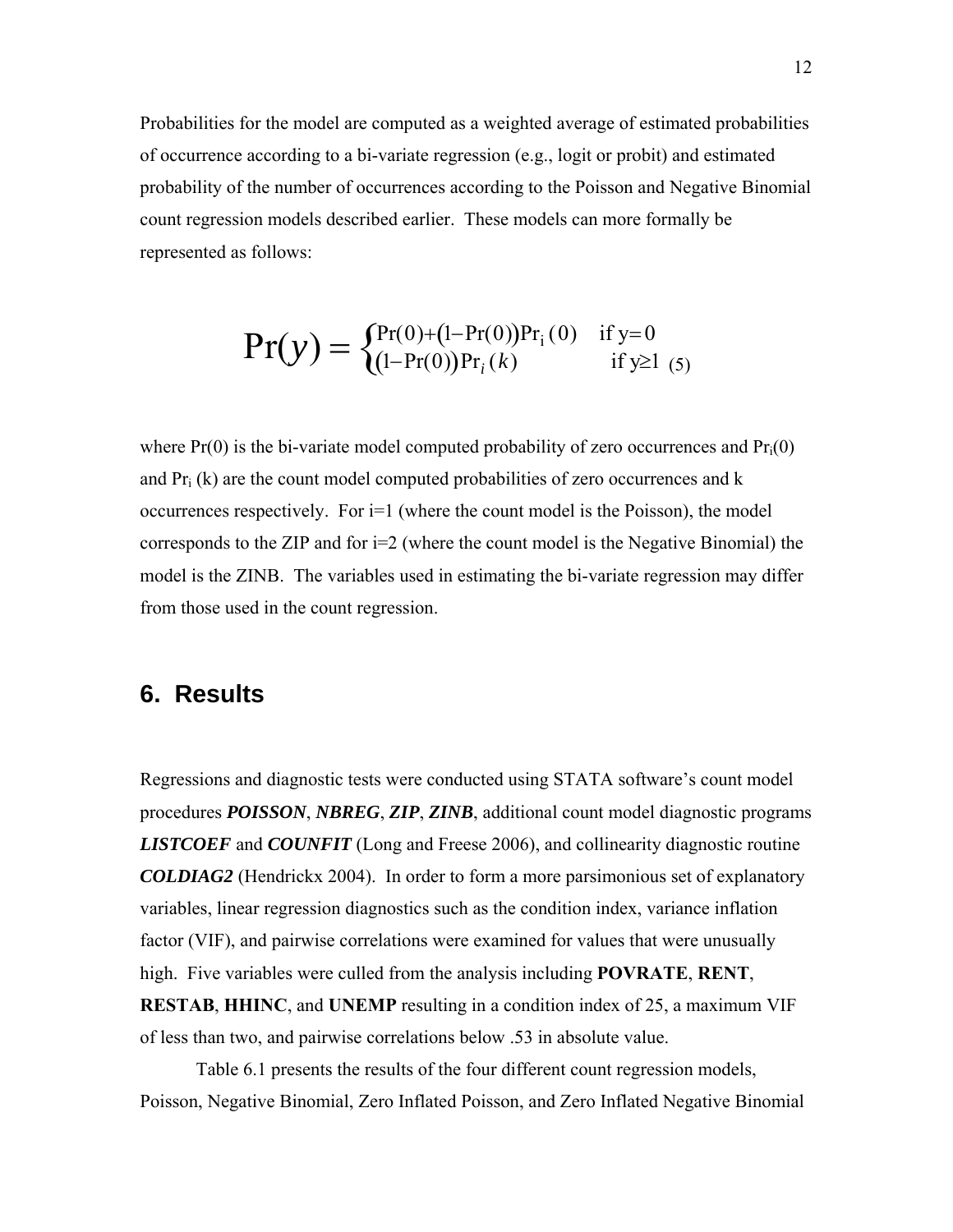for disturbance counts. The table shows the estimated coefficients, t test statistics, and exponentiated coefficients<sup>1</sup> for each of the models. Since ZIP and ZINB are mixed models as explained above, they estimate two equations. The second estimated equation represents the overall probability of a zero count; the first represents the probability for a non-zero count. The same set of independent variables is used in estimating each equation.

The results for the different estimation methods show certain similarities. The coefficients for *LEVEL2*-*LEVEL7* generally grow in magnitude indicating that crime increases as the property owner lives further away from a given rental property. This finding provides support for the hypothesis that management qualities differ between local and non-local landlords. Larger rental property holdings (*OWNUNITS*) are also associated with higher counts suggesting diseconomies of scale in managing rental properties. Non-ownership factors are statistically significant as well. Having tenants in a rental property who use Section 8 vouchers (*HUDUNIT*) is associated with a greater frequency of incident reports as are neighborhoods with a lower percentage of owneroccupied units (*OWNOCC*). Disturbances may be exacerbated in neighborhoods where there are lower levels of residential stability and fewer stakeholders. Alternatively, problem properties may be concentrated in neighborhoods with low owner occupancy.

Several diagnostic tests recommend the Negative Binomial regression model over the alternatives. A likelihood ratio test rejects the null hypothesis that  $\alpha=0$  and provides evidence that the data is overdispersed, thereby disqualifying the Poisson model. A visual inspection of Figure 6.1 shows that the mean predicted probability of the Negative Binomial model provides a better fit to the observed data than the other models. This is further supported by the average residual of observed and average predicted counts (Mean  $|Diff$ ).<sup>2</sup> The Bayesian Information Criterion (BIC) model selection test statistic also supports the choice of the Negative Binomial regression model.

Table 6.2 shows the results of Negative Binomial regressions for disturbances, assaults, and drugs. For all three types of incidents, the magnitudes of the estimated coefficients grow with the owner's remoteness from the rental property. This "ownership distance gradient" for crime is illustrated in Figure 6.2. Section 8 voucher use at rental properties is also associated with more incident reports in each category. In two of the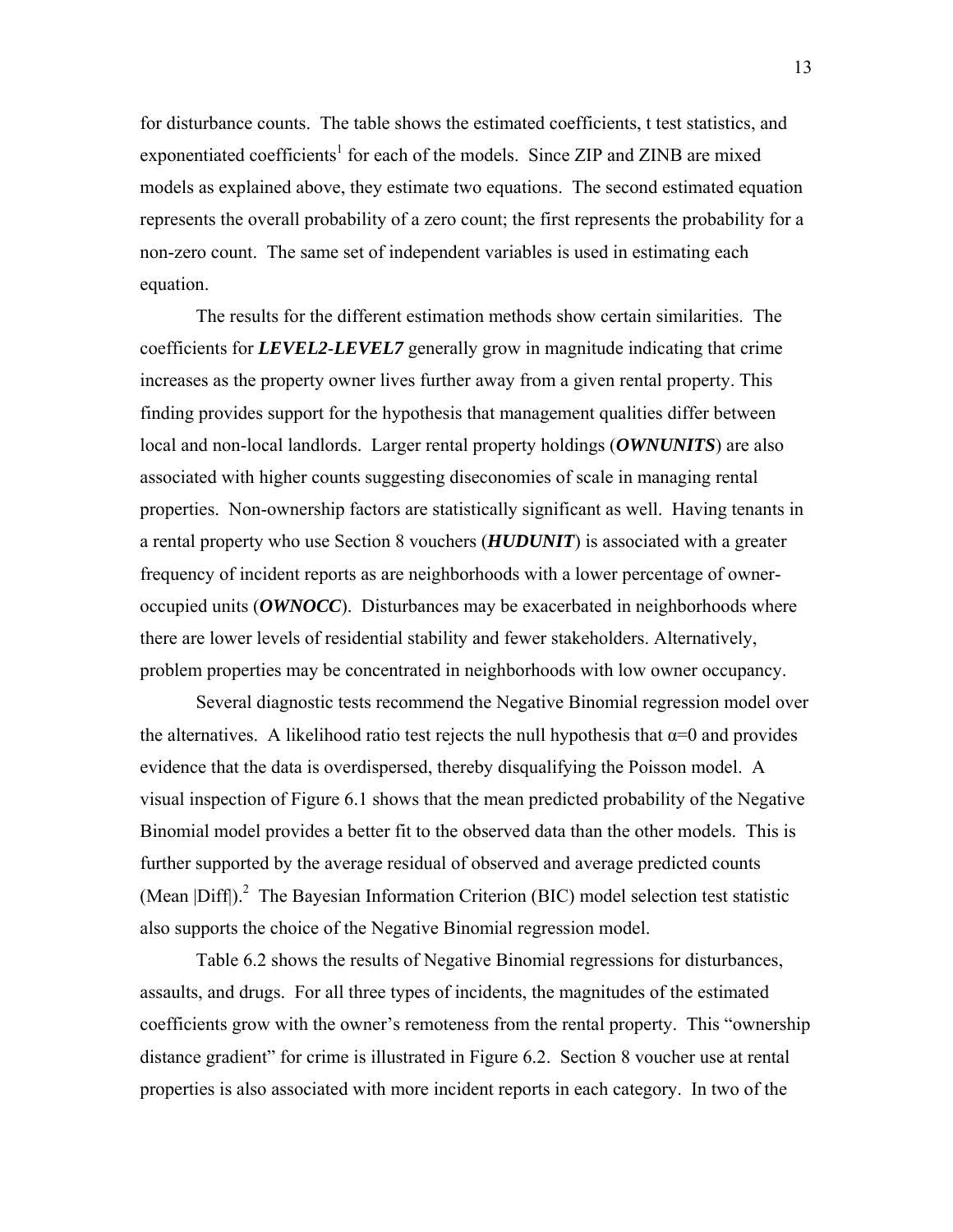three regressions (disturbances and drugs), neighborhood owner-occupied housing rates are associated with lower activity.

There are also notable differences among the results. In contrast to disturbances, the size of landlord rental property holdings is not associated with more assault and drug incident reports. In addition, for assaults and drugs, other neighborhood correlates are observed – percentage of college educated residents (*COLLPOP*) for assaults and minority population and young males (*YOUNGUN*) for drugs. These results suggest, perhaps, that the exacerbating neighborhood conditions differ depending on the nature of the crime.

One way of viewing the contribution of absentee ownership to disorderly properties is to predict the number of criminal incidents emanating from private rental dwellings assuming that all the rental properties have a landlord living on the site. In this situation, the landlord is more likely to be selective of tenants, less accommodating to behavior and lifestyles which disturb the peace and harmony of the neighborhood, and more attentive to security. By setting the LEVEL2-7 variables equal to zero (i.e., landlord lives in rental dwelling), one finds that the total number of disturbances drops from 776 to 512 (a 34% decrease), the number of assaults goes from 313 to 159 (a 49% decrease), and the number of drug incidents declines from 79 to 54 (a 32% decrease).

# **7. Summary and Conclusions**

This study investigates how residential rental property ownership and management qualities affect crime. For three types of incidents (disturbances, assaults, and drugs), landlord remoteness from properties is positively associated with reported criminal activity. This association may be caused by management quality deterioration due to the increased costs of conducting business from a distance or a remote landlord's ability to ignore some of the external costs imposed by tenant misbehavior on neighbors. Nonresident landlords may be less selective in choice of tenants, more accommodating of behavior and lifestyles that they would not accept if located 'next door' to their own residence, and less likely to employ effective surveillance and security measures.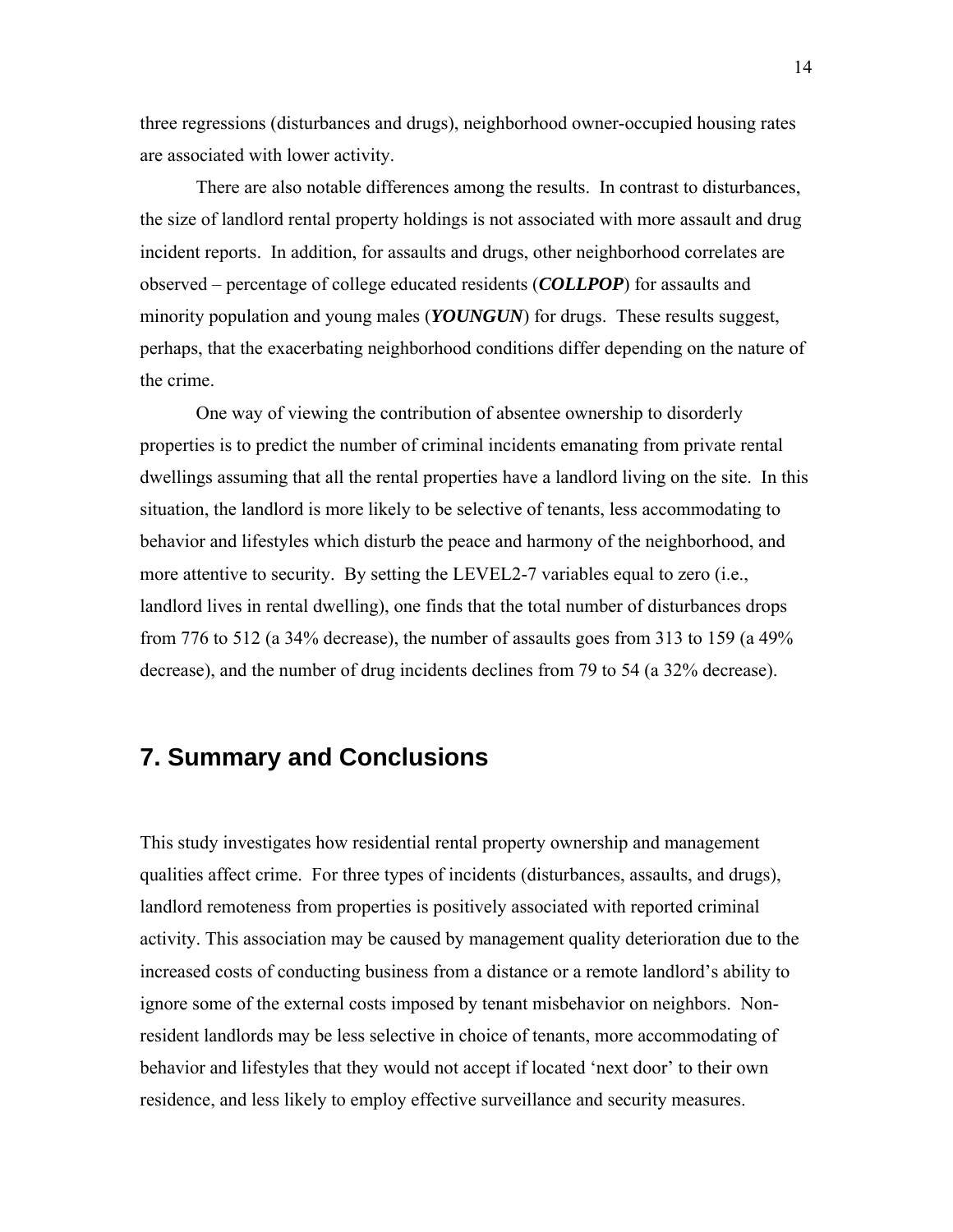In instances such as this, there may be a role for local government to provide better information, education, and enforcement to improve landlord property management capabilities. These might include code enforcement activities to identify poorly managed properties, notification letters sent by the police department to landlords when criminal activity is detected in a rental dwelling, and mandatory landlord training to enhance management capabilities. Other approaches might include establishing landlord licensing to disqualify inattentive landlords from operating rental properties and supporting the construction of professionally managed workforce or affordable housing projects to increase the availability of properly managed rental properties.

The results here suggest a role for local government stewardship as well. Section 8 voucher recipients agree to certain restrictions when they accept subsidized housing. In situations where enforcement is lax, Local Housing Authorities may leverage their position as a subsidy provider to improve tenant behavior. Better enforcement would involve greater coordination between local police departments and housing assistance offices to identify disorderly and criminal tenants.

Neighborhood based correlates of criminal activity are much less amenable to local government control than the aforementioned variables. But, the results here suggest that neighborhood homeownership may decrease crime. Promoting homeownership, especially among residents who lack the financial assets, credit history, income, or life skills is a challenge. Moreover, homeownership may not be for everybody, such as frequent movers. However, most renters would prefer to own and see renting as a negative experience (Fannie Mae 2001, 2003). Therefore, programs designed to improve tenant transition to homeownership may deserve more resources.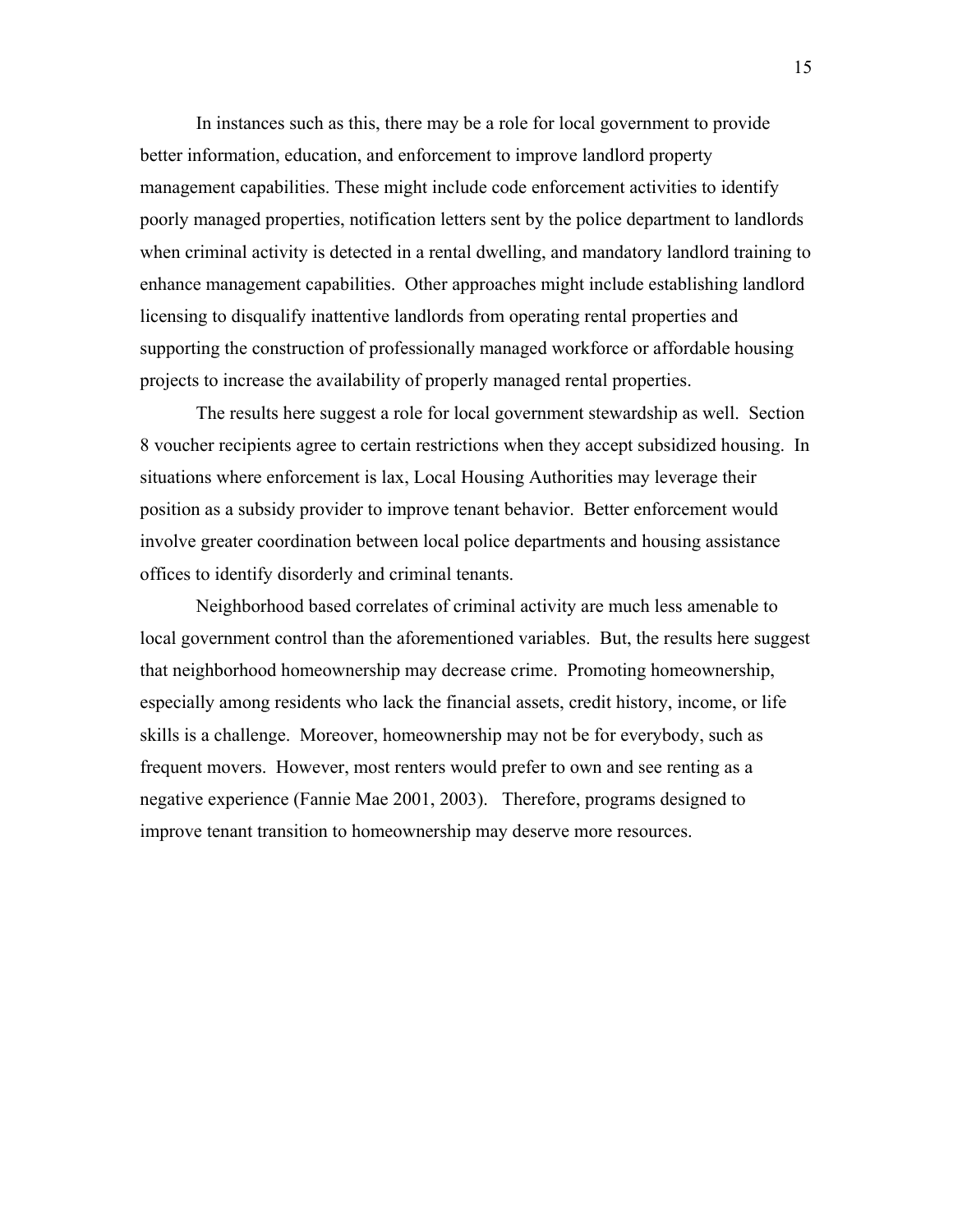# **Endnotes**

<sup>1</sup> The exponentiated coefficient ( $e^{\beta_k \delta}$ ) is equal to the factor increase in the expected count when  $x_k$  increases by  $\delta$ , holding all other variables constant. That is to say,

$$
\frac{E(y | \mathbf{x}, x_k + \delta)}{E(y | \mathbf{x}, x_k)} = e^{\beta_k \delta}
$$
\n
$$
= e^{\beta_k \delta}
$$
\n
$$
P_{\text{mean}} \text{Diff} = \frac{\sum_{i=0}^{M} \left| (\Pr_{\text{observed}}(y = i) - \frac{1}{N} \sum_{j=1}^{N} \Pr_{\text{Predicted}}(y_j = i) \right|}{M + 1}
$$

where Pr<sub>Observed</sub> is the observed probability, Pr<sub>Predicted</sub> is the estimated probability, N is the number of observations, and M is the maximum count.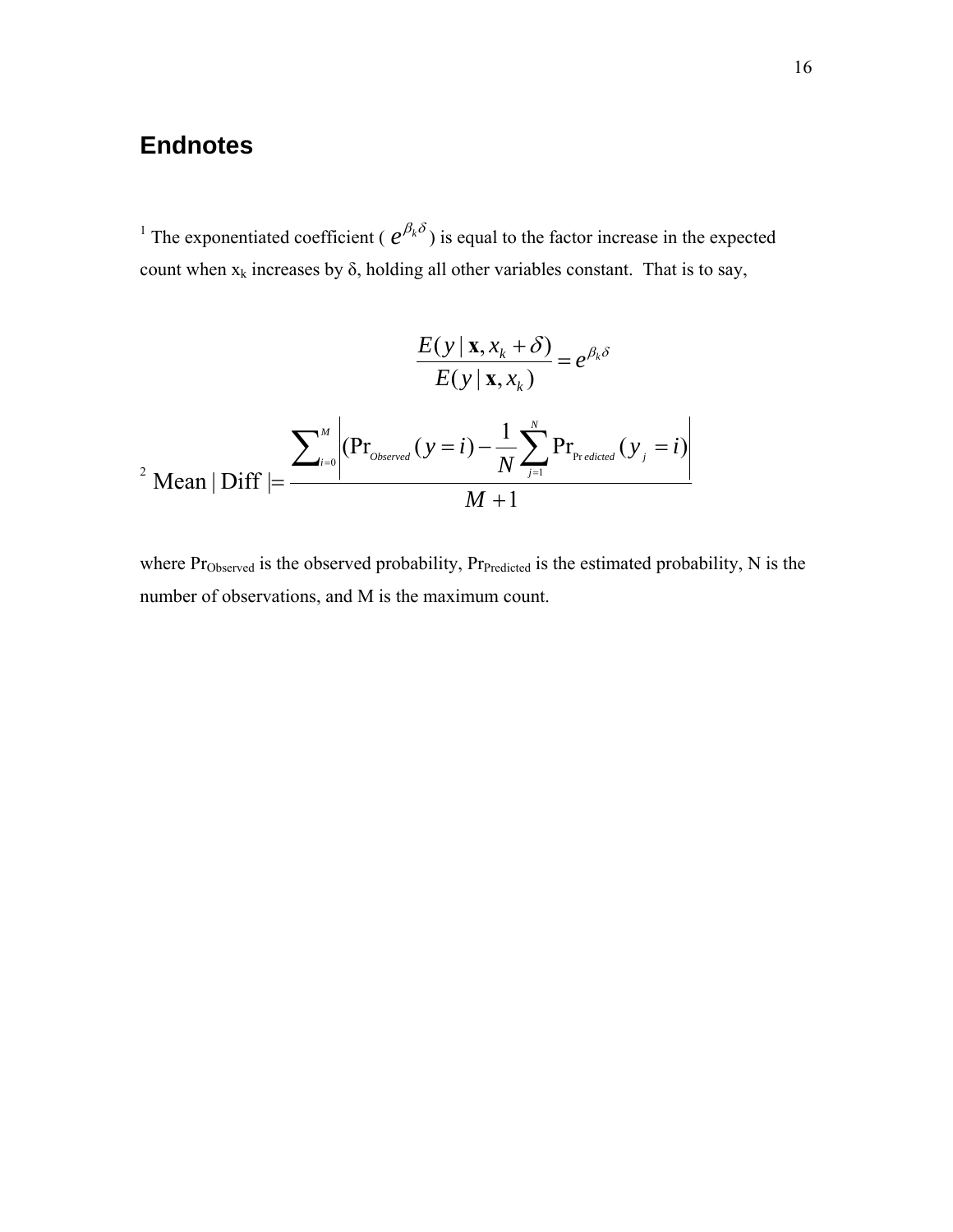#### **References**

- Alba RD, Logan JR, Bellair PE (1994) Living with crime: the implications of racial/ethnic differences in suburban location. Soc Forces 72:395-434
- Apgar W (2004) Rethinking rental housing: expanding the ability of rental housing to serve as a pathway to economic and social opportunity. Harvard University, Joint Center for Housing Studies
- Cameron AC, Trivedi PK (2006) Regression analysis of count data. Cambridge University Press, New York
- Clarke RV, Bichler-Robertson G (1998) Place managers, slumlords and crime in low rent apartment buildings. Sec J 11:11-19
- Cohen LE, Felson M (1979) Social change and crime rate trends: a routine activity approach. Am Sociol Rev 44:588-608
- Coulson NE, Hwang S, Imai S (2003) The benefits of owner-occupation in neighborhoods. J Hous Res 14:21-48
- Dietz RD, Haurin DR (2003) The social and private micro-level consequences of homeownership. J Urban Econ 54:401-450
- DiPasquale D, Glaeser EL (1999) Incentives and social capital: are homeowners better citizens? J Urban Econ 45:354-384
- Dymowski GR (2001) Malicious landlords and problem properties: a policy white paper. Metropolis St. Louis. November 1, 2001
- Eck JE, Wartell J (1998) Improving the management of rental properties with drug problems: a randomized experiment. Crime Prevention Studies, volume 9. Criminal Justice Press, Monsey, NY
- Fannie Mae (2001) Fannie Mae national housing survey 2001: examining the credit-impaired borrower. Washington, DC
- Fannie Mae (2003) Fannie Mae national housing survey 2003: understanding America's homeownership gaps. Washington, DC
- Fishman G, Hakim S, Shachmurove Y (1998) The use of household survey data—the probability of property crime victimization. J Econ Soc Meas 24:1-13
- Glaeser EL, Sacerdote B (1999) Why is there more crime in cities? J Polit Econ 107:225-258
- Grogger J (1990) The deterrent effect of capital punishment: an analysis of daily homicide counts. J Am Stat Assoc 85:295-303
- Hakim S, Ovadia A, Sagi E, Weinblatt J (1979) Interjurisdictional spillover of crime and police expenditure. Land Econ 55:200-212
- Hakim S, Shachmurove Y (1996) Spatial and temporal patterns of commercial burglaries: the evidence examined. Am J Econ Sociol 55:443-446
- Hakim S, Rengert GF, Shachmurove Y (2001) Target search of burglars: A revised economic model. Pap Reg Sci 80:121-137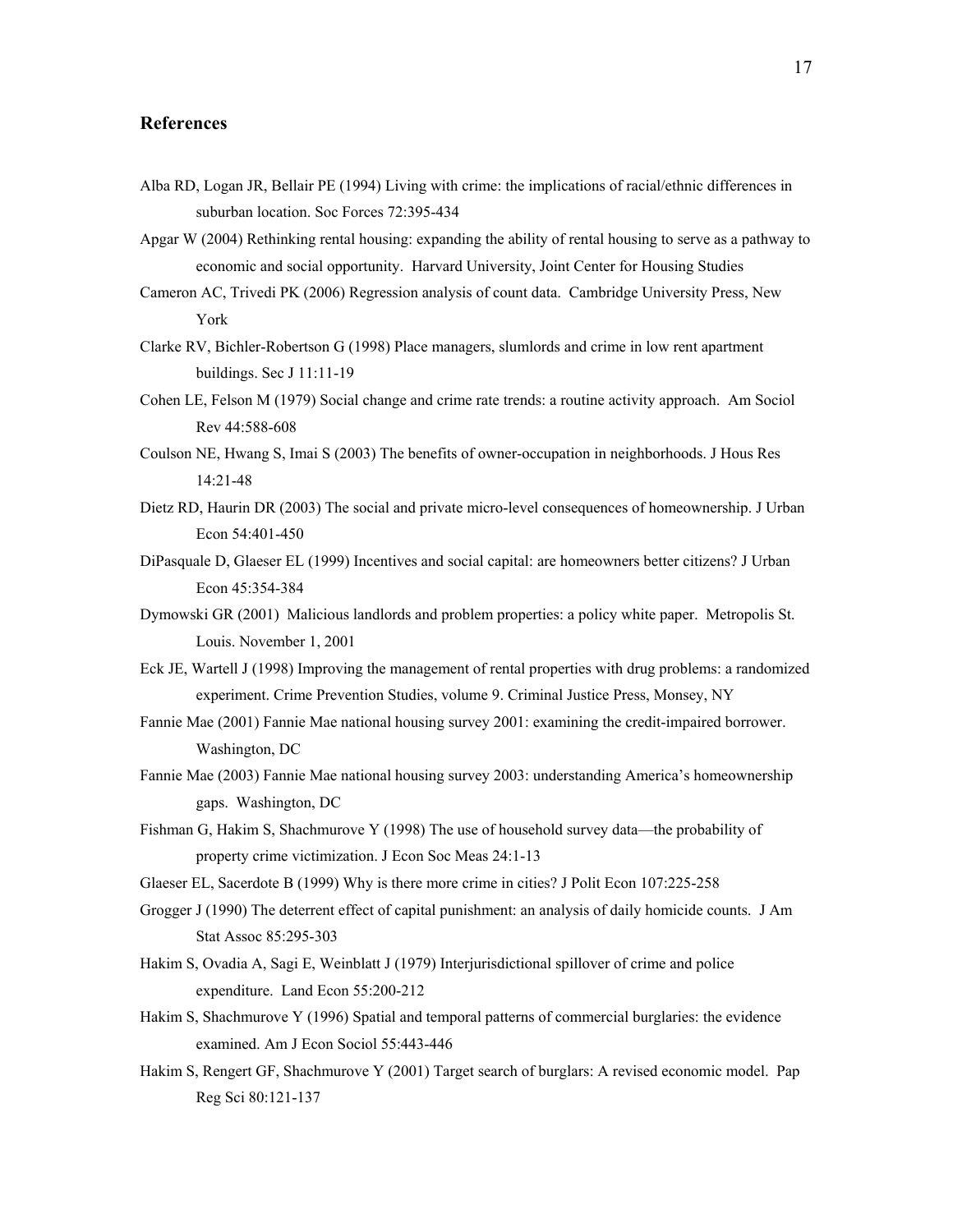- Harkness J, Newman SJ (2002) Homeownership for the poor in distressed neighborhoods: does this make sense? Hous Policy Debate 13:597-630
- Hendrickx J (2004) COLDIAG2: Stata module to evaluate collinearity in linear regression. Boston College Department of Economics: Statistical Software Components S445202. <[http://ideas.repec.org/c/boc/bocode/s445202.html>](http://ideas.repec.org/c/boc/bocode/s445202.html), Accessed February 6, 2007
- Long JS, Freese J (2006) Regression models for categorical dependent variables using Stata. Stata Press, College Station, TX
- Mayer NS (1981) Rehabilitation decisions in rental housing: an empirical analysis. J Urban Econ 10:76-94
- Mazerolle LG, Terrill W (1997) Problem-oriented policing in public housing: identifying the distribution of problem places. Polic 20:235-255
- McNulty T, Holloway SR (2000) Race, crime, and public housing in Atlanta: testing a conditional effect hypothesis. Soc Forces 79:707-729
- Olligschlaeger AM (1997) Spatial analysis of crime using GIS-based data: weighted spatial adaptive filtering and chaotic cellular forecasting with applications to street level drug markets. Carnegie Mellon University
- Rephann TJ (1999) Links between rural development and crime. Pap Reg Sci 78:365-386
- Rohe WM, Van Zandt S, McCarthy G (2002) Home ownership and access to opportunity. Hous Stud 17:51-61
- Rohe WM, Stewart LS (1996) Homeownership and neighborhood stability. Hous Policy Debate 7:37-81
- Roncek, DW, Bell R, Francik JMA (1981) Housing projects and crime: testing a proximity hypothesis. Soc Probl 29:151-166
- Roncek DW, Maier PA (1991) Bars, blocks, and crimes revisited: linking the theory of routine activities to the empiricism of 'Hot Spots.' Criminol 29:725-753
- Santiago AM, Galster GC, Pettit KLS (2003) Neighbourhood crime and scattered-site public housing. Urban Stud 40:2147-2163.
- Savage H (1998) What we have learned about properties, owners, and tenants from the 1995 property owners and managers survey. Current Housing Reports. H121/98-1. U.S. Census Bureau, Washington, DC
- Sherman LW, Gartin PR, Buerger ME (1989) Hot spots of predatory crime: Routine activities and the criminology of place. Criminol 27:27-55.
- Spelman W (1993) Abandoned buildings: magnets for crime? J Crim Justice 21:481-495.
- U.S. Census Bureau (2000) Census 2000, Summary File 1, <http://factfinder.census.gov> Accessed February 2, 2007
- Walters GD (2007) Using Poisson class regression to analyze count data in correctional and forensic psychology: a relatively old solution to a relatively new problem. Crim Justice Behav 34:1659- 1674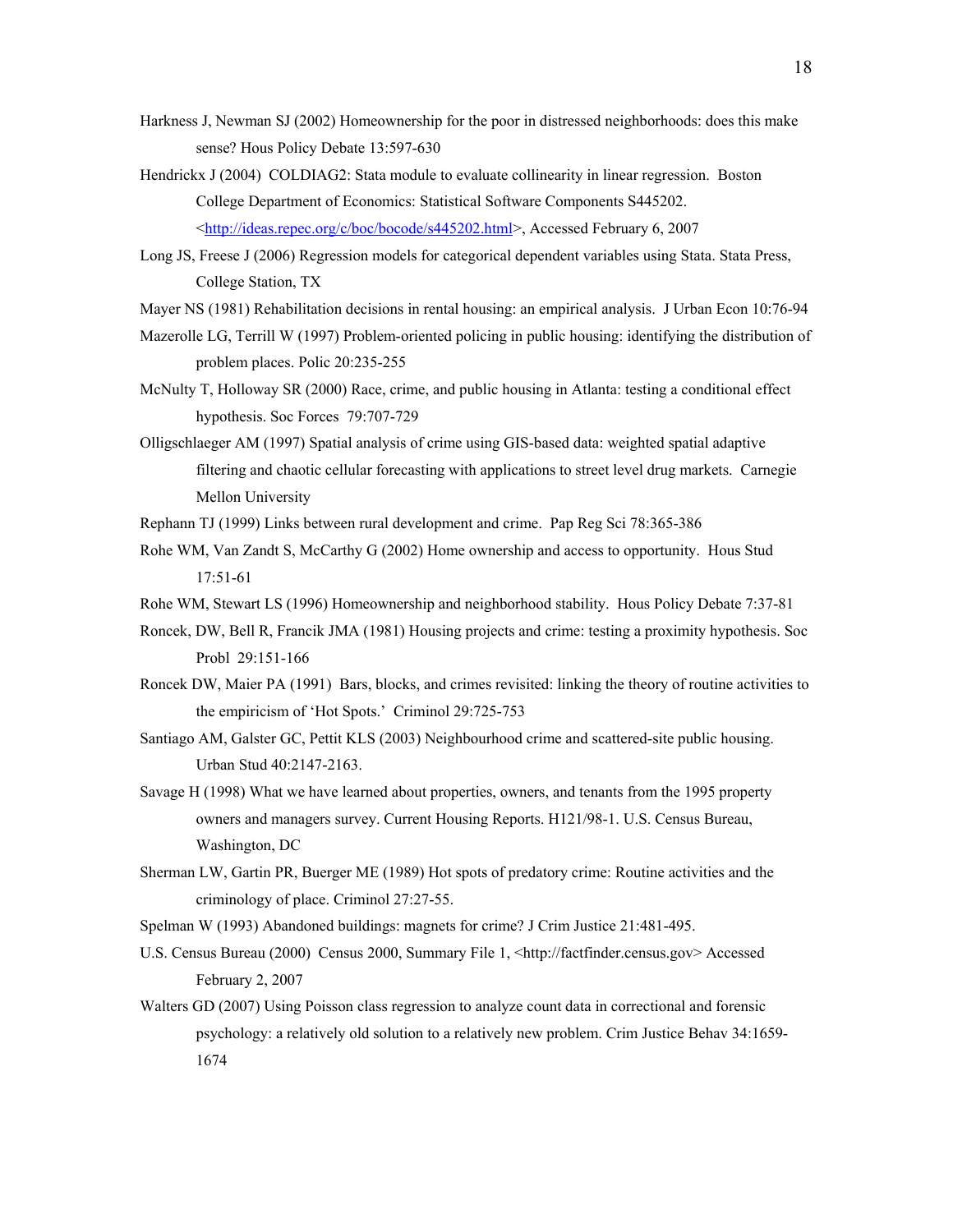Zelinka A, Brennan D (2001) SafeScape: creating safer, more livable communities through planning and design. American Planning Association, Chicago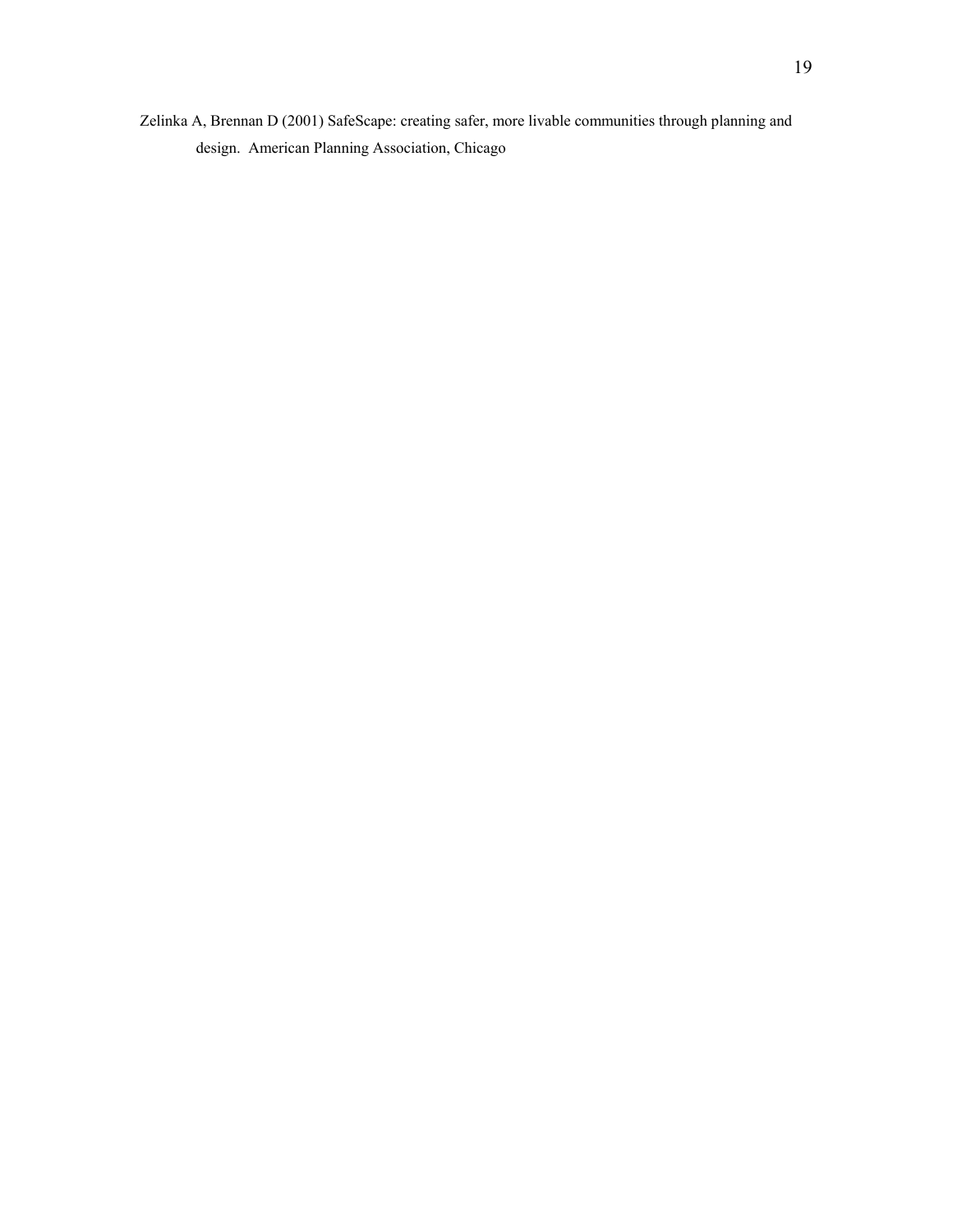### Variable Description

### *Independent*

| <b>DISTURB</b> | Number of reports filed for disturbances <sup>a</sup>                    |
|----------------|--------------------------------------------------------------------------|
| <b>ASSAULT</b> | Number of reports filed for assault <sup>a</sup>                         |
| <b>DRUG</b>    | Number of reports filed for drug possession or distribution <sup>a</sup> |

### *Tenant characteristics*

| Dwelling tenant uses Section 8 voucher <sup>b</sup><br><b>HUDUNIT</b> |
|-----------------------------------------------------------------------|
|-----------------------------------------------------------------------|

### *Rental dwelling characteristics*

| <b>UNITS</b> | Number of registered rental units in dwelling <sup>b,c</sup> |  |
|--------------|--------------------------------------------------------------|--|
|              |                                                              |  |

### *Ownership characteristics*

| <b>LEVEL1</b>   | Owner lives in same dwelling <sup>d</sup>                           |
|-----------------|---------------------------------------------------------------------|
| <b>LEVEL2</b>   | Owner lives beyond LEVEL1 but in same neighborhood <sup>d</sup>     |
| LEVEL3          | Owner lives beyond LEVEL2 but in city <sup>d</sup>                  |
| <b>LEVEL4</b>   | Owner lives beyond LEVEL3 but in same zipcode <sup>d</sup>          |
| <b>LEVEL5</b>   | Owner lives beyond LEVEL4 but within 60 miles of city <sup>d</sup>  |
| <b>LEVEL6</b>   | Owner lives beyond LEVEL5 but within 500 miles of city <sup>d</sup> |
| <b>LEVEL7</b>   | Owner lives at least 500 miles from city <sup>d</sup>               |
| <b>OWNUNITS</b> | Total number of units owned by landlord <sup>b,c,d</sup>            |

### *Neighborhood Characteristics*

| <b>FFHH</b>    | Percentage of households that is female headed with children <sup>e</sup> |
|----------------|---------------------------------------------------------------------------|
| <b>RESSTAB</b> | Percentage of residents 5 years and older who lives in same house         |
|                | as in $1995^e$                                                            |
| <b>MINPOP</b>  | Percentage of residents that is black <sup>e</sup>                        |
| <b>MALEPOP</b> | Percentage of residents that is male 18-24 years of age <sup>e</sup>      |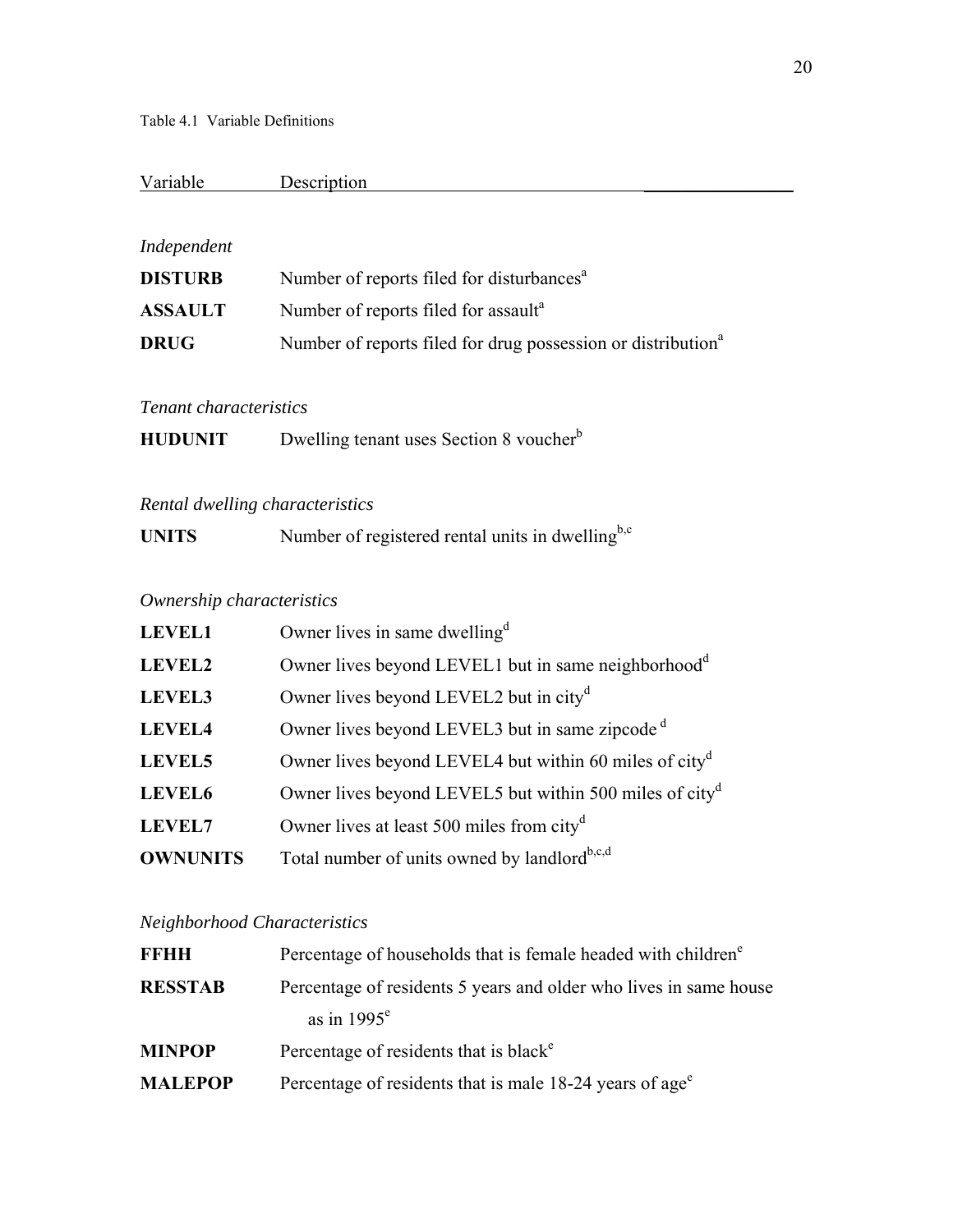| <b>COLLPOP</b> | Percentage of residents 25 years and older that is college educated <sup>e</sup> |  |  |  |  |  |
|----------------|----------------------------------------------------------------------------------|--|--|--|--|--|
| <b>YOUNGUN</b> | Percentage of 16-19 year old residents that is not in school, not a              |  |  |  |  |  |
|                | high school graduate, and unemployed <sup>e</sup>                                |  |  |  |  |  |
| <b>UNEMP</b>   | Unemployment rate <sup>e</sup>                                                   |  |  |  |  |  |
| <b>PUBASS</b>  | Percentage of households receiving public assistance income <sup>e</sup>         |  |  |  |  |  |
| <b>POVRATE</b> | Poverty rate <sup>e</sup>                                                        |  |  |  |  |  |
| <b>OWNOCC</b>  | Percentage of housing units owner-occupied <sup>e</sup>                          |  |  |  |  |  |
| <b>HHINC</b>   | Median household income <sup>e</sup>                                             |  |  |  |  |  |
| <b>RENT</b>    | Median contract rent <sup>e</sup>                                                |  |  |  |  |  |

Source: <sup>a</sup>City of Cumberland Police Department Incident Report data (2005), <sup>b</sup> City of Cumberland Community Development Department Section 8 rental property database (2005), <sup>c</sup> City of Cumberland Community Development Department rental property database, <sup>d</sup> Property View, Maryland Office of Planning (2005), <sup>e</sup> U.S. Census (2000).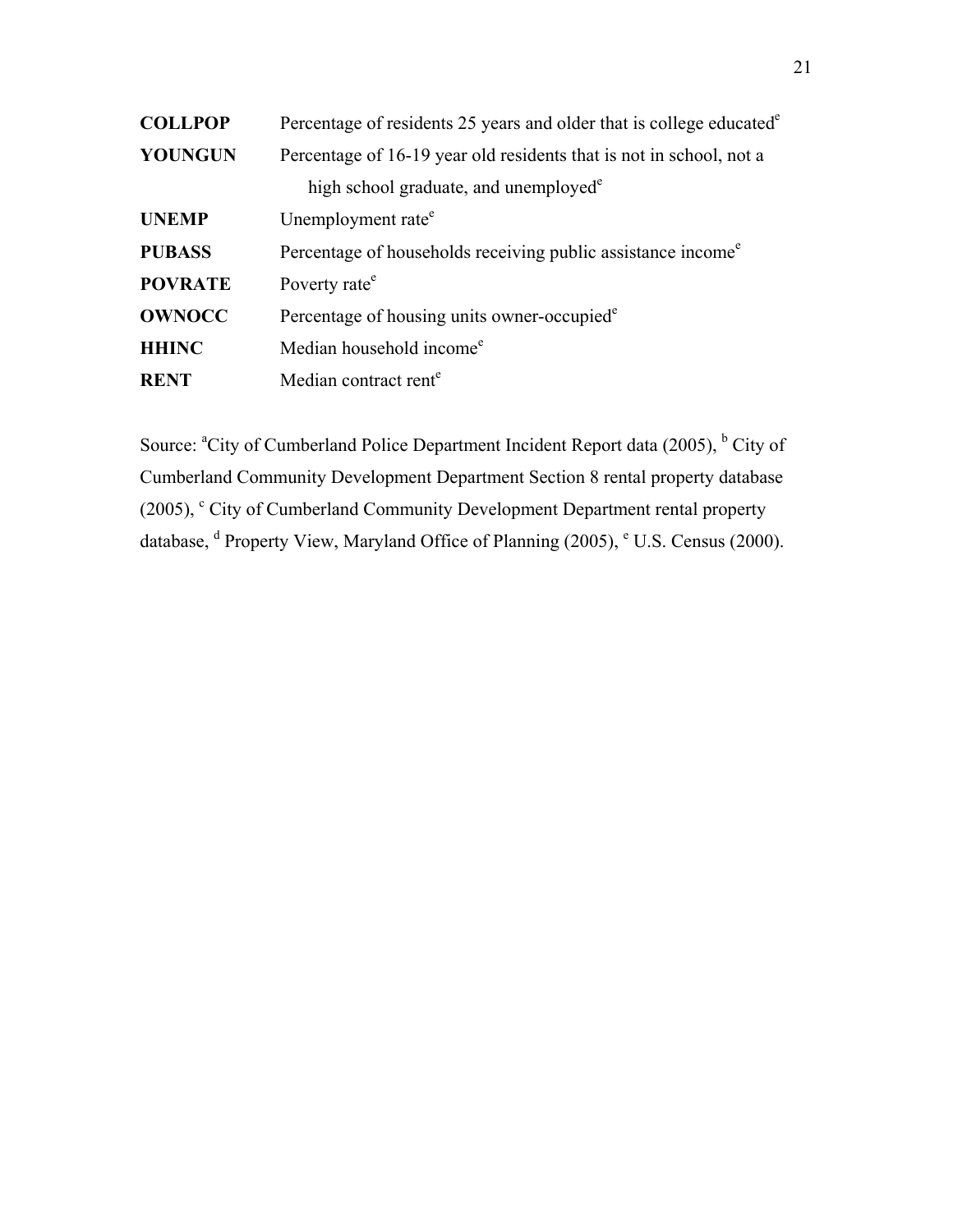

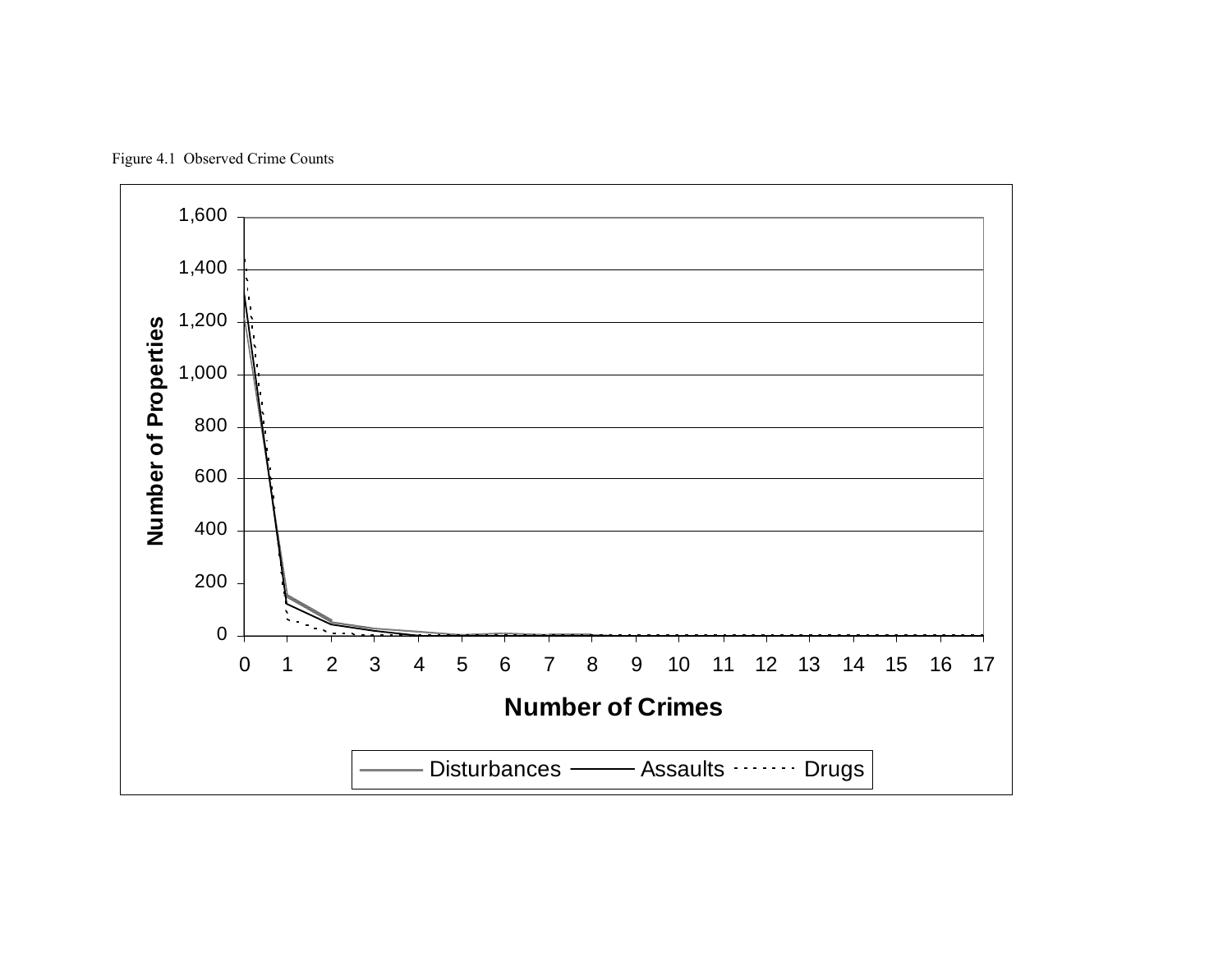Table 6.1 Count Model Results for Disturbances

|                                                            |           | <b>PRM</b>                                |               | <b>NBRM</b> |           |               |  |
|------------------------------------------------------------|-----------|-------------------------------------------|---------------|-------------|-----------|---------------|--|
|                                                            | $\beta$   | t                                         | $e^{\beta_k}$ | $\beta$     | t         | $e^{\beta_k}$ |  |
| Ownership                                                  |           |                                           |               |             |           |               |  |
| LEVEL2                                                     | $-0.0575$ | $-0.33$                                   | 0.944         | 0.1171      | 0.42      | 1.124         |  |
| LEVEL3                                                     | 0.0286    | 0.19                                      | 1.029         | 0.2543      | 1.05      | 1.289         |  |
| LEVEL4                                                     | 0.3834    | $2.73***$                                 | 1.467         | 0.3586      | 1.53      | 1.431         |  |
| <b>LEVEL5</b>                                              | 0.5436    | 3.85***                                   | 1.722         | 0.6565      | $2.65***$ | 1.928         |  |
| LEVEL6                                                     | 0.8278    | 5.75***                                   | 2.288         | 0.7898      | 2.93***   | 2.203         |  |
| <b>LEVEL7</b>                                              | 0.5466    | $2.54**$                                  | 1.727         | 0.6743      | 1.43      | 1.963         |  |
| <b>OWNUNITS</b>                                            | 0.0150    | 4.58***                                   | 1.015         | 0.0190      | 2.38***   | 1.019         |  |
| <b>Tenant</b>                                              |           |                                           |               |             |           |               |  |
| <b>HUDUNIT</b>                                             | 1.0525    | 13.89***                                  | 2.865         | 0.9561      | $5.44***$ | 2.601         |  |
| Rental dwelling                                            |           |                                           |               |             |           |               |  |
| <b>UNITS</b>                                               | $-0.0018$ | $-0.38$                                   | 0.998         | 0.0486      | 1.24      | 1.050         |  |
| Neighborhood                                               |           |                                           |               |             |           |               |  |
| <b>FFHH</b>                                                | 0.0375    | $2.00**$                                  | 1.038         | 0.4625      | 1.43      | 1.047         |  |
| <b>MINPOP</b>                                              | 0.0483    | 2.86***                                   | 1.050         | 0.0356      | 1.05      | 1.036         |  |
| <b>YOUNGUN</b>                                             | 0.0197    | 3.28***                                   | 1.020         | 0.0147      | 1.36      | 1.015         |  |
| <b>MALEPOP</b>                                             | $-0.0365$ | $-0.95$                                   | 0.964         | $-0.0483$   | $-0.69$   | 0.953         |  |
|                                                            |           | <b>COLLPOP</b> $-0.0219$ $-2.86***$ 0.978 |               | $-0.01418$  | $-1.26$   | 0.986         |  |
| $OWNOCC$ -0.0119                                           |           | $-3.87**$                                 | 0.988         | $-0.01237$  | $-2.32**$ | 0.988         |  |
| CONSTANT -1.2685 -3.87***                                  |           |                                           |               | $-1.4592$   | $-2.55**$ |               |  |
| Mean  Diff                                                 |           | 0.019                                     |               |             | 0.001     |               |  |
| <b>BIC</b>                                                 |           | 3447.839                                  |               |             | 2551.449  |               |  |
| *** $\alpha = 01$ , ** $\alpha = 0.05$ , * $\alpha = 0.01$ |           |                                           |               |             |           |               |  |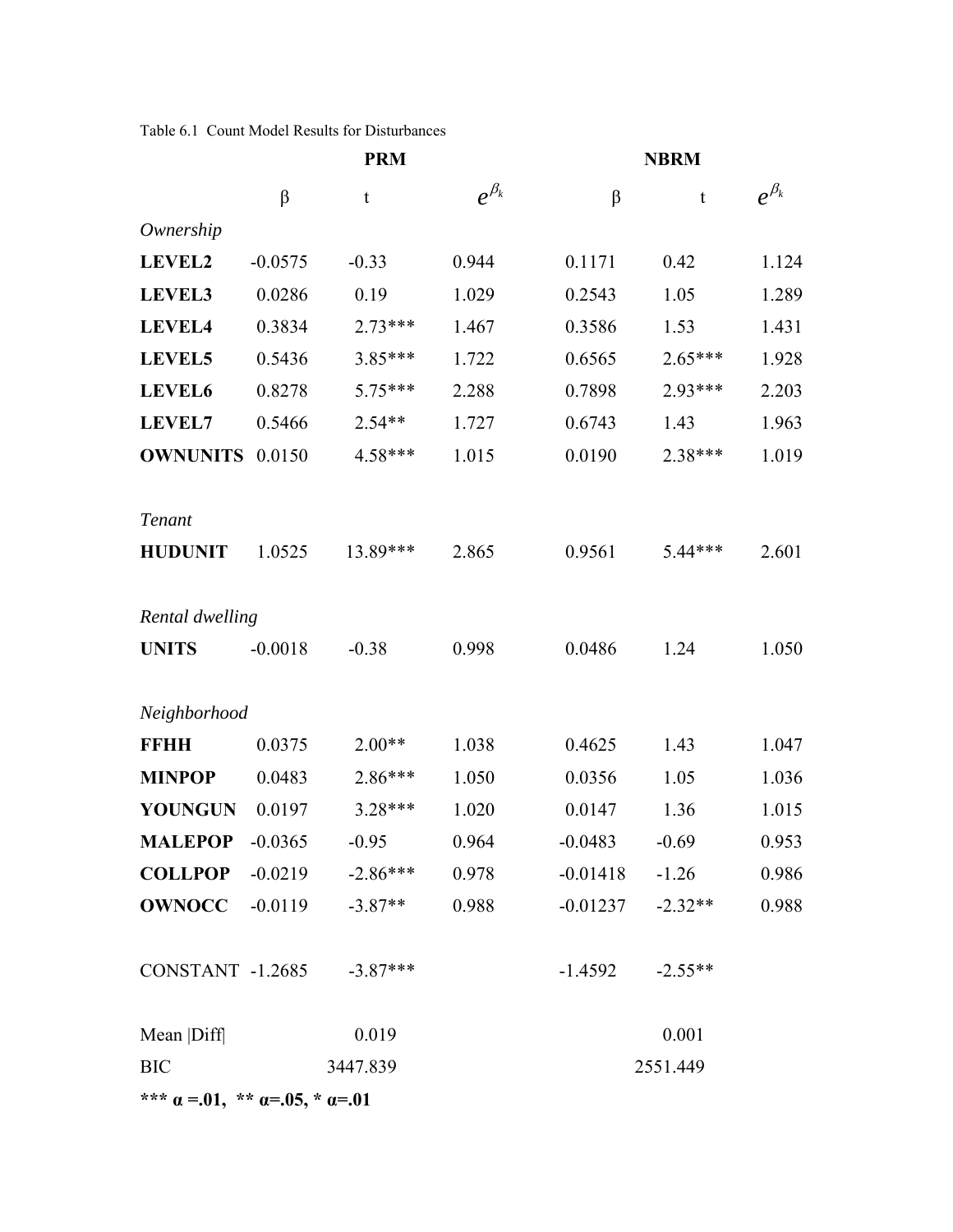Table 6.1 Count Model Results for Disturbances continued

|                         | <b>ZIP</b> |            |               | <b>ZINB</b> |             |               |  |
|-------------------------|------------|------------|---------------|-------------|-------------|---------------|--|
|                         | β          | t          | $e^{\beta_k}$ | $\beta$     | $\mathbf t$ | $e^{\beta_k}$ |  |
| LEVEL2                  | $-0.0535$  | $-0.25$    | 0.948         | 0.3807      | 0.95        | 1.463         |  |
| <b>LEVEL3</b>           | $-0.3315$  | $-1.80*$   | 0.718         | $-0.1810$   | $-0.56$     | 0.834         |  |
| LEVEL4                  | $-0.3594$  | $-2.08**$  | 0.698         | $-0.0381$   | $-0.12$     | 0.963         |  |
| LEVEL5                  | 0.1246     | 0.74       | 1.133         | 0.3645      | 1.12        | 1.440         |  |
| <b>LEVEL6</b>           | 0.0707     | 0.41       | 1.073         | 0.5256      | 1.56        | 1.691         |  |
| <b>LEVEL7</b>           | 0.2719     | 0.98       | 1.312         | 0.8326      | $1.65*$     | 2.299         |  |
| <b>OWNUNITS -0.0043</b> |            | $-0.81$    | 0.996         | $-0.0061$   | $-0.79$     | 0.994         |  |
| <b>HUDUNIT</b>          | 0.1163     | 1.13       | 1.123         | 0.7181      | 4.29***     | 2.051         |  |
| <b>UNITS</b>            | 0.1416     | $8.06***$  | 1.152         | 0.0006      | 0.04        | 1.001         |  |
| <b>FFHH</b>             | 0.0507     | $2.15**$   | 1.052         | 0.0479      | 1.15        | 1.049         |  |
| <b>MINPOP</b>           | 0.0128     | 0.63       | 1.013         | $-0.0168$   | $-0.46$     | 0.983         |  |
| <b>YOUNGUN</b>          | 0.0056     | 0.74       | 1.006         | 0.0004      | 0.03        | 1.000         |  |
| <b>MALEPOP</b>          | 0.0053     | 0.11       | 1.005         | 0.0619      | 0.68        | 1.064         |  |
| <b>COLLPOP</b>          | 0.0032     | 0.37       | 1.003         | $-0.0277$   | $-1.98**$   | 0.973         |  |
| <b>OWNOCC</b>           | $-0.0082$  | $-2.16**$  | 0.992         | $-0.0109$   | $-1.60$     | 0.989         |  |
| <b>CONSTANT</b>         | 0.1908     | 0.49       |               | $-0.1307$   | $-0.19$     |               |  |
|                         |            |            |               |             |             |               |  |
| LEVEL2                  | 0.1948     | 0.59       | 1.215         | 0.8084      | 1.55        | 2.244         |  |
| LEVEL3                  | $-0.5575$  | $-1.98**$  | 0.573         | $-0.7069$   | $-1.28$     | 0.493         |  |
| LEVEL4                  | $-0.8616$  | $-3.18***$ | 0.422         | $-0.5535$   | $-1.18$     | 0.575         |  |
| <b>LEVEL5</b>           | $-0.6200$  | $-2.31**$  | 0.538         | $-0.4061$   | $-0.85$     | 0.666         |  |
| LEVEL6                  | $-0.7639$  | $-2.59**$  | 0.466         | $-0.3298$   | $-0.62$     | 0.719         |  |
| <b>LEVEL7</b>           | $-0.3804$  | $-0.74$    | 0.684         | 1.0198      | 1.03        | 2.773         |  |
| <b>OWNUNITS -0.0325</b> |            | $-3.03***$ | 1.033         | $-0.1114$   | $-2.81***$  | 0.895         |  |
| <b>HUDUNIT</b>          | $-1.0865$  | $-6.21***$ | 0.337         | $-0.3768$   | $-0.62$     | 0.686         |  |
| <b>UNITS</b>            | 0.0321     | 1.89*      | 0.968         | $-0.4423$   | $-2.33**$   | 0.643         |  |
| <b>FFHH</b>             | 0.0078     | 0.21       | 1.008         | $-0.0077$   | $-0.10$     | 0.992         |  |
| <b>MINPOP</b>           | $-0.6325$  | $-1.68*$   | 0.939         | $-0.1337$   | $-1.75*$    | 0.875         |  |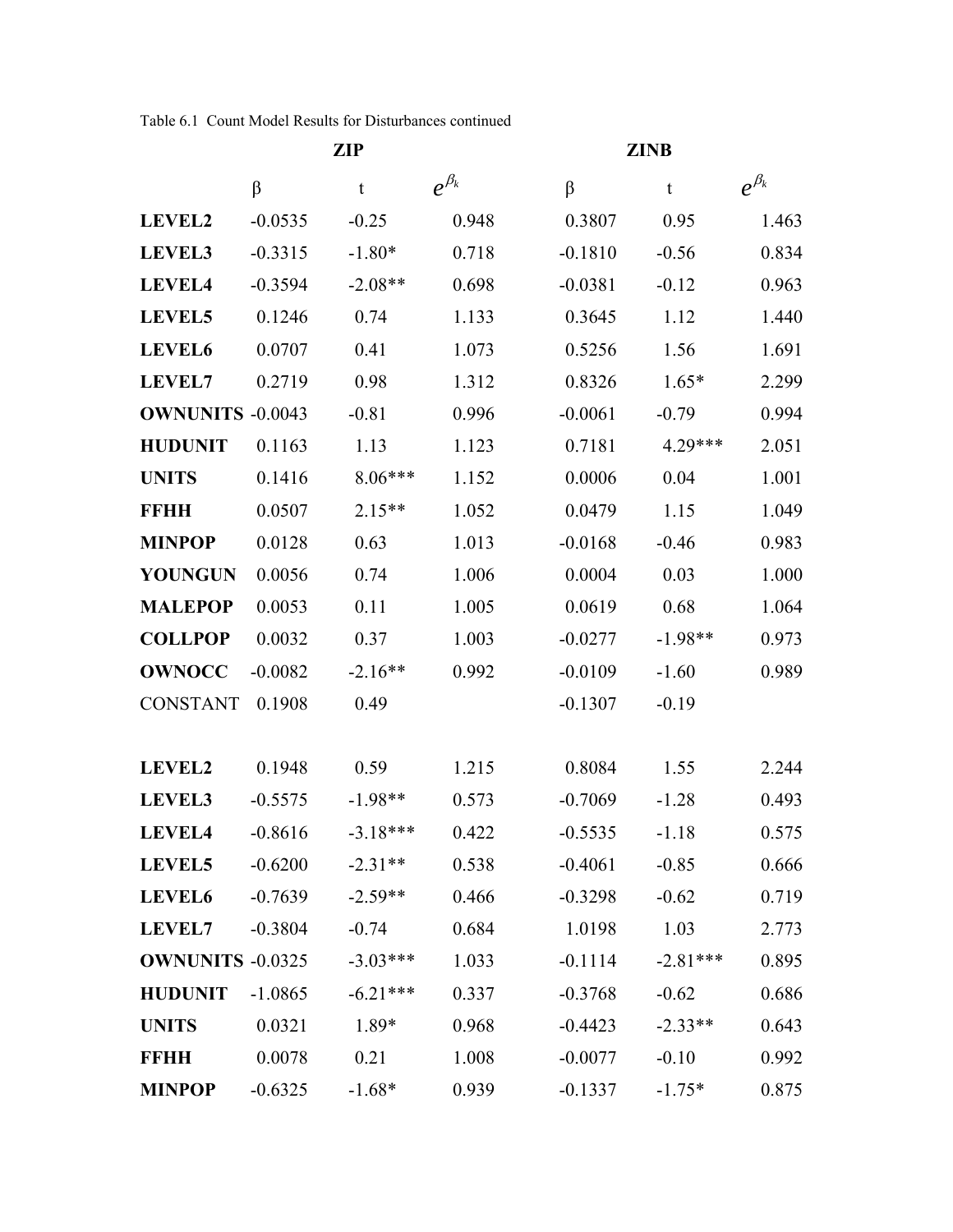| <b>YOUNGUN -0.0168</b> |           | $-1.37$   | 0.983 | $-0.0332$ | $-1.35$  | 0.967 |
|------------------------|-----------|-----------|-------|-----------|----------|-------|
| <b>MALEPOP</b>         | 0.0715    | 0.91      | 1.074 | 0.2026    | 1.35     | 1.225 |
| <b>COLLPOP</b>         | 0.0323    | $2.39**$  | 1.033 | $-0.0090$ | $-0.33$  | 0.991 |
| <b>OWNOCC</b>          | $-0.0005$ | $-0.01$   | 1.000 | $-0.0059$ | $-0.55$  | 0.994 |
| CONSTANT 1.7674        |           | $2.68***$ |       | 2.2566    | $1.72*$  |       |
|                        |           |           |       |           |          |       |
| Mean  Diff             |           | 0.005     |       |           | 0.002    |       |
| <b>BIC</b>             |           | 2776.957  |       |           | 2596.039 |       |

**\*\*\***  $\alpha = .01$ , \*\*  $\alpha = .05$ , \*  $\alpha = .01$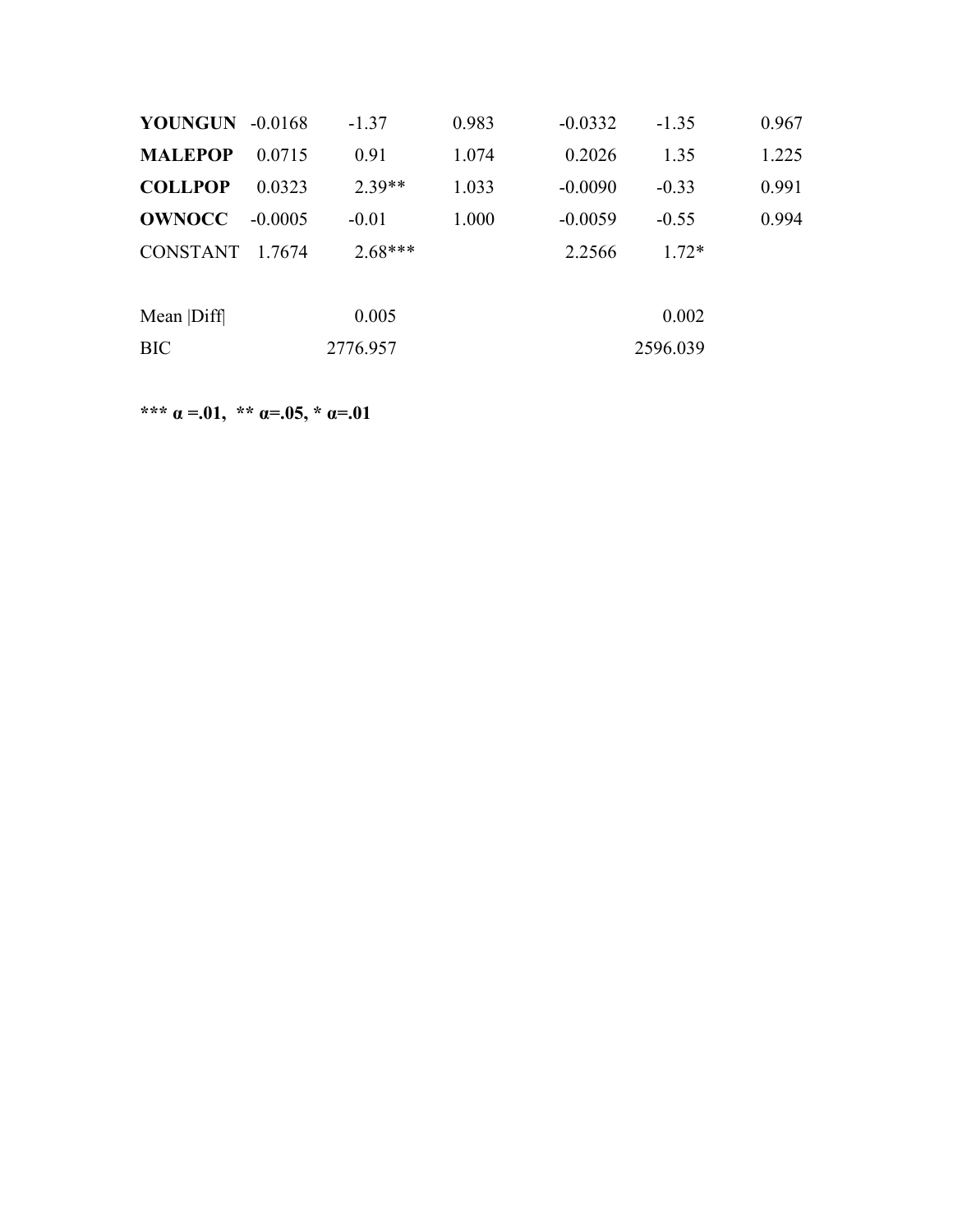

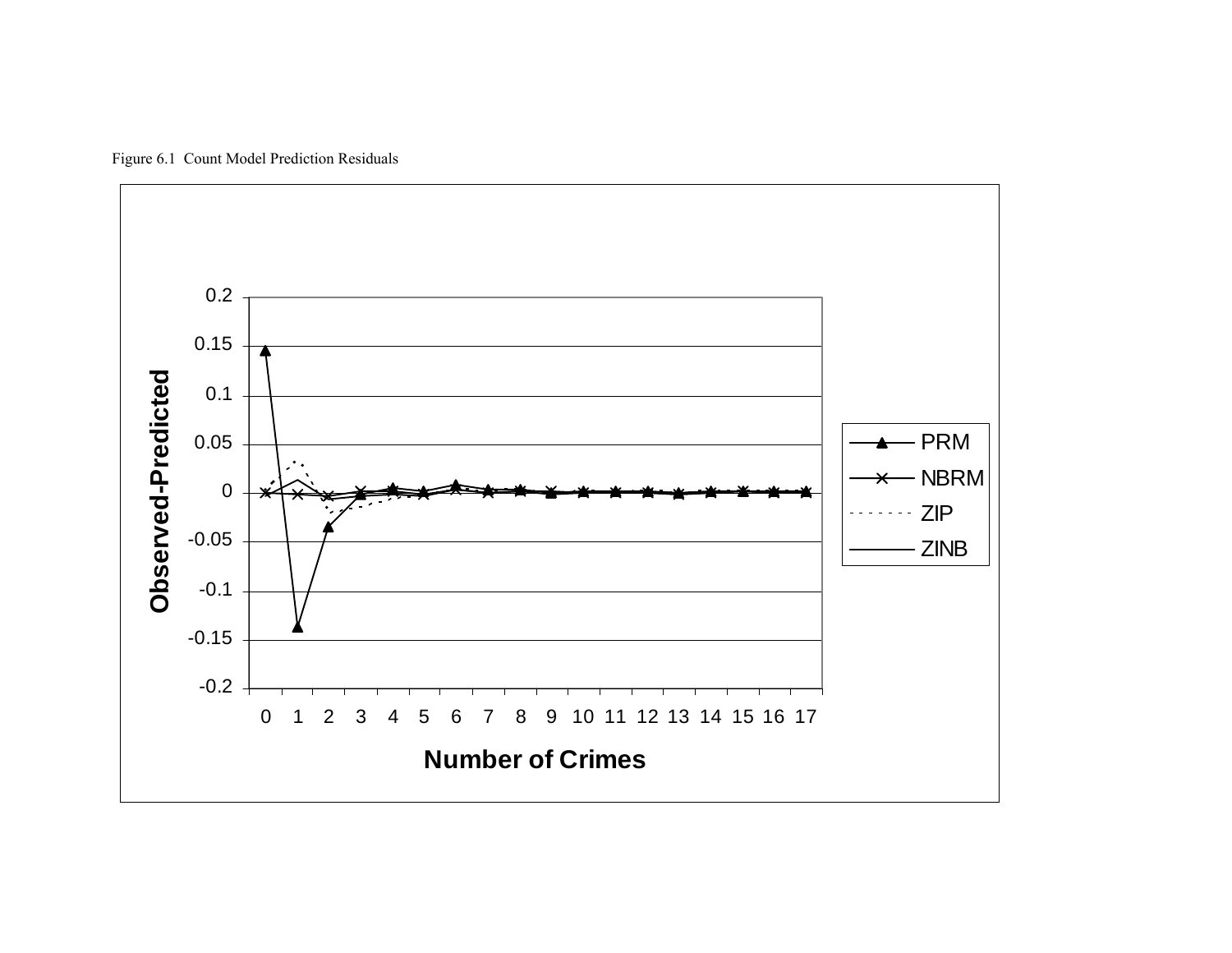Table 6.2 Negative Binomial Regression Model Results

|                        | <b>DISTURB</b> |             |               |            | <b>ASSAULT</b> |               |           | <b>DRUG</b> |               |  |
|------------------------|----------------|-------------|---------------|------------|----------------|---------------|-----------|-------------|---------------|--|
|                        | $\beta$        | $\mathbf t$ | $e^{\beta_k}$ | β          | t              | $e^{\beta_k}$ | $\beta$   | $\mathbf t$ | $e^{\beta_k}$ |  |
| Ownership              |                |             |               |            |                |               |           |             |               |  |
| <b>LEVEL2</b>          | 0.1171         | 0.42        | 1.124         | 0.4656     | 1.35           | 1.593         | $-0.1097$ | $-0.19$     | 0.860         |  |
| <b>LEVEL3</b>          | 0.2543         | 1.05        | 1.290         | 0.6410     | $2.08**$       | 1.898         | 0.1545    | 0.33        | 1.167         |  |
| LEVEL4                 | 0.3586         | 1.53        | 1.431         | 0.7853     | $2.65***$      | 2.193         | 0.4969    | 1.14        | 1.620         |  |
| LEVEL5                 | 0.6565         | $2.65***$   | 1.928         | 0.8466     | $2.73***$      | 2.332         | 0.5698    | 1.29        | 1.762         |  |
| <b>LEVEL6</b>          | 0.7898         | 2.93***     | 2.203         | 1.0311     | $3.10***$      | 2.804         | 0.9258    | $2.05**$    | 2.526         |  |
| <b>LEVEL7</b>          | 0.6743         | 1.43        | 1.963         | 0.67051    | 1.23           | 1.955         | 0.5460    | 0.73        | 1.673         |  |
| <b>OWNUNITS 0.0190</b> |                | 2.38**      | 1.019         | 0.01304    | 1.61           | 1.013         | 0.0021    | 0.18        | 1.004         |  |
| Rental dwelling        |                |             |               |            |                |               |           |             |               |  |
| <b>UNITS</b>           | 0.0486         | 1.24        | 1.050         | $-0.00909$ | $-0.44$        | 0.991         | 0.0114    | 0.66        | 1.011         |  |
| Tenant                 |                |             |               |            |                |               |           |             |               |  |
| <b>HUDUNIT</b>         | 0.9561         | $5.44***$   | 2.601         | 1.2261     | $7.02***$      | 3.408         | 1.2756    | 5.36***     | 3.647         |  |
| Neighborhood           |                |             |               |            |                |               |           |             |               |  |
| <b>FFHH</b>            | 0.0463         | 1.43        | 1.047         | 0.0240     | 0.65           | 1.024         | $-0.6474$ | $-0.81$     | 0.951         |  |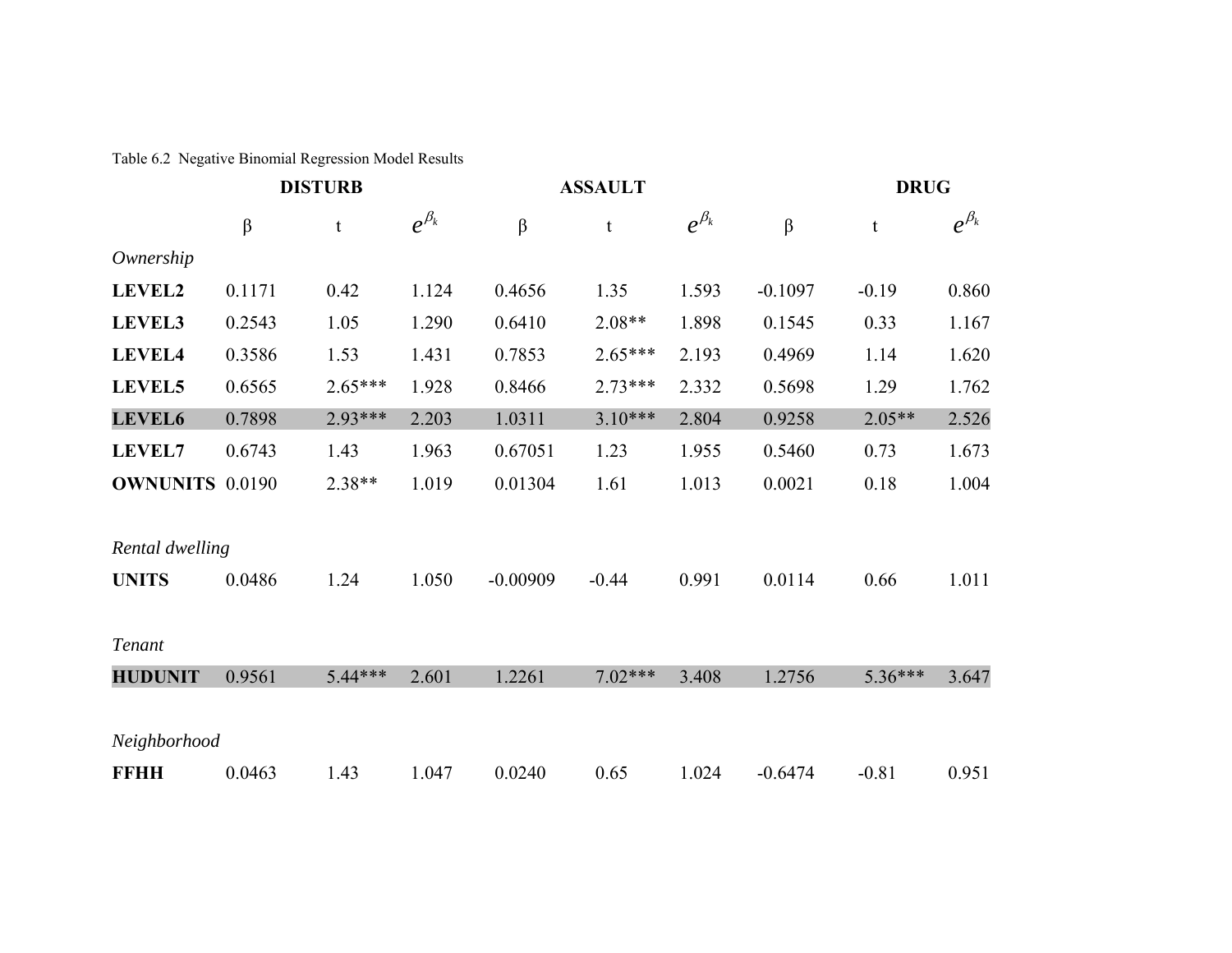| <b>MINPOP</b>           | 0.0356    | 1.05      | 1.036 | 0.0444    | 1.15       | 1.045 | 0.1148    | $2.17**$  | 1.117 |
|-------------------------|-----------|-----------|-------|-----------|------------|-------|-----------|-----------|-------|
| <b>YOUNGUN</b>          | 0.0147    | 1.36      | 1.015 | 0.0046    | 0.38       | 1.005 | 0.0434    | $1.96**$  | 1.041 |
| <b>MALEPOP</b>          | $-0.0483$ | $-0.69$   | 0.953 | $-0.0062$ | $-0.08$    | 0.994 | $-0.1909$ | $-1.23$   | 0.847 |
| <b>COLLPOP</b>          | $-0.0142$ | $-1.26$   | 0.986 | $-0.0283$ | $-2.02**$  | 0.972 | $-0.0414$ | $-1.36$   | 0.959 |
| <b>OWNOCC</b>           | $-0.0123$ | $-2.32**$ | 0.988 | $-0.0003$ | $-0.04$    | 1.000 | $-0.0221$ | $-2.10**$ | 0.979 |
|                         |           |           |       |           |            |       |           |           |       |
| <b>CONSTANT -1.4592</b> |           | $-2.55**$ |       | $-2.8741$ | $-4.25***$ |       | $-2.2091$ | $-1.66*$  |       |
| Pseudo $R^2$            | 0.0490    |           |       | 0.0597    |            |       | 0.1069    |           |       |

**\*\*\***  $\alpha = .01$ , \*\*  $\alpha = .05$ , \*  $\alpha = .01$